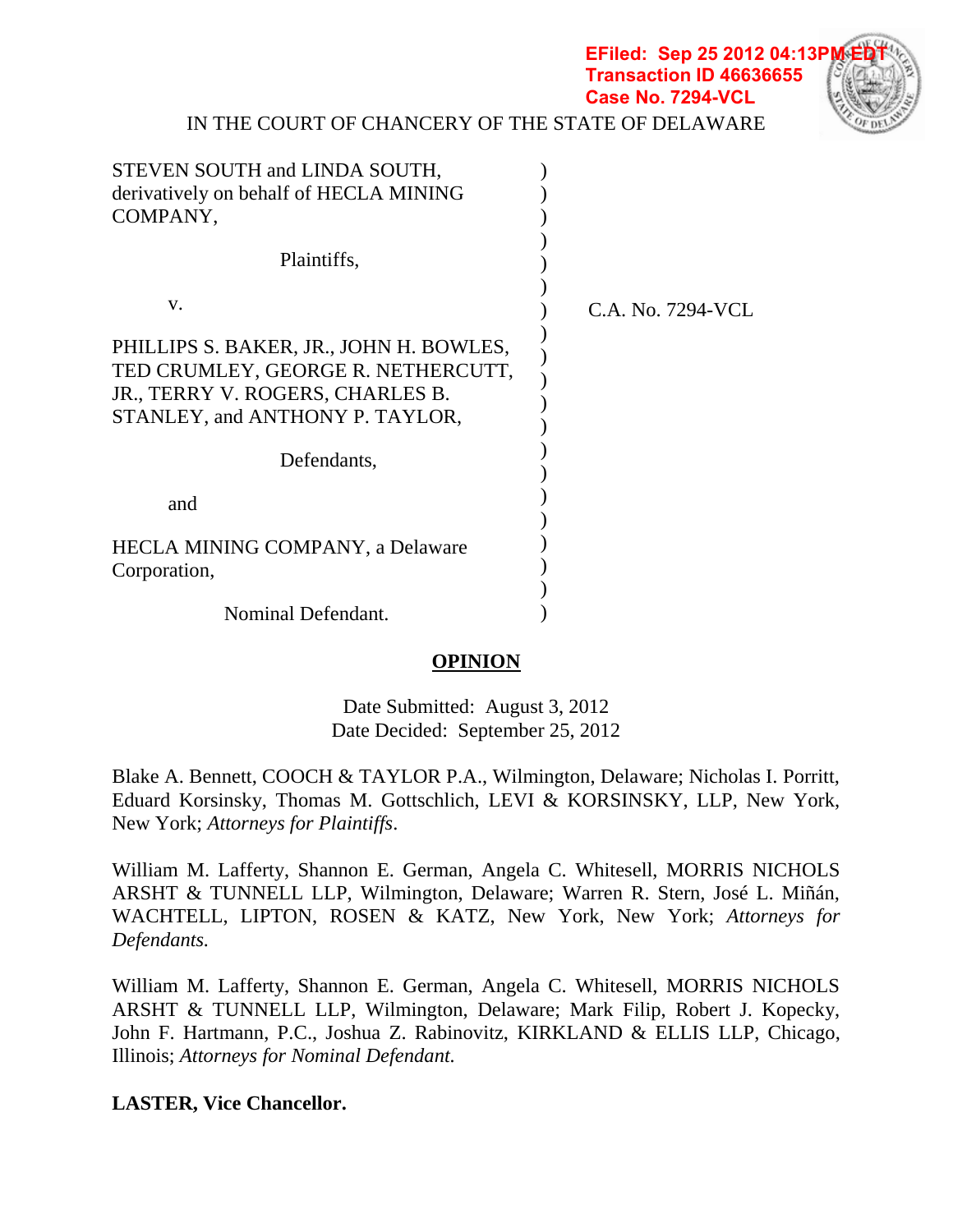In January 2012, Hecla Mining Company ("Hecla" or the "Company") issued a press release lowering its projections for silver production, and the United States Mine Safety and Health Administration ("MSHA") issued a press release noting that Hecla had been cited for numerous safety violations. Within weeks, two lawsuits alleging violations of the federal securities laws were filed in Idaho federal court. In this action, Steven and Linda South, alleged holders of an unidentified number of Hecla shares, have sued derivatively to recover on behalf of Hecla the damages that the Company has suffered and will suffer from the federal securities actions and the safety violations.

The Souths have invoked the legal theory first recognized by Chancellor Allen in In re Caremark International Inc. Derivative Litigation, 698 A.2d 959 (Del. Ch. 1996). As developed in subsequent cases and endorsed by the Delaware Supreme Court in Stone ex rel. AmSouth Bancorporation v. Ritter, 911 A.2d 362 (Del. 2006), directors can be held liable under this theory for knowingly causing or consciously permitting the corporation to violate positive law, or for failing utterly to attempt to establish a reporting system or other oversight mechanism to monitor the corporation's legal compliance. Because a plaintiff asserting a *Caremark* claim must plead facts sufficient to establish board involvement in conscious wrongdoing, our Supreme Court has admonished stockholders repeatedly to use Section 220 of the General Corporation Law, 8 Del. C. § 220, to obtain books and records and investigate their claims before filing suit.<sup>1</sup>

<sup>&</sup>lt;sup>1</sup> See, e.g., Beam ex rel. Martha Stewart Living Omnimedia, Inc. v. Stewart, 845 A.2d 1040, 1056 (Del. 2004) ("Both this Court and the Court of Chancery have continually advised plaintiffs who seek to plead facts establishing demand futility that the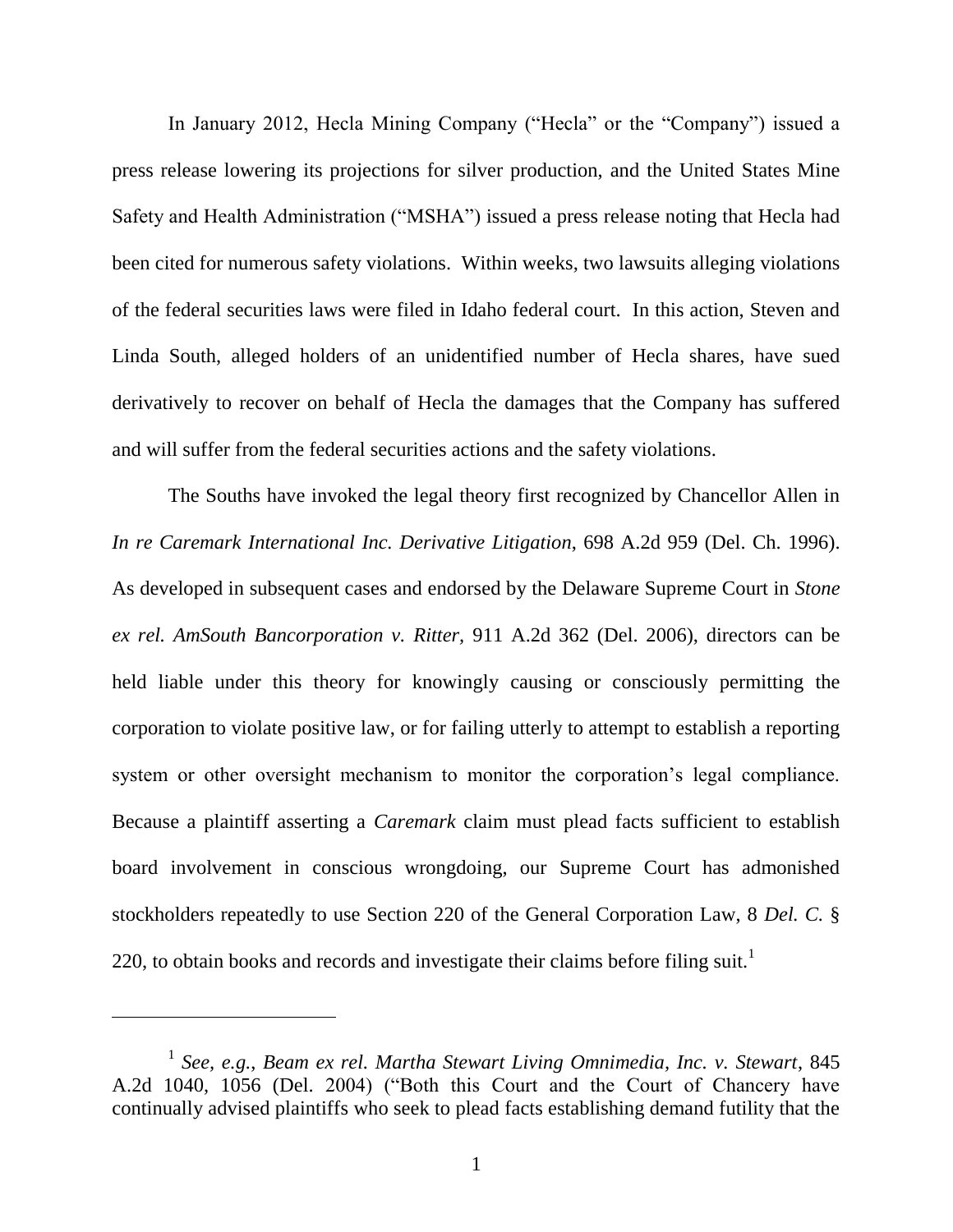The Souths did not heed this advice, and the defendants moved to dismiss their cursory complaint pursuant to Rule 23.1 for failure to make demand or adequately plead demand futility. The motion is granted, and the complaint is dismissed "with prejudice" and without leave to amend as to the named plaintiff." King v. VeriFone Hldgs., Inc., 12 A.3d 1140, 1151 (Del. 2011); cf. Ch. Ct. R. 15(aaa).

As discussed below, uncertainty exists about the degree to which a with-prejudice dismissal of one stockholder's lawsuit could have preclusive effect on the litigation efforts of other stockholders. There is a broad consensus, however, that a with-prejudice dismissal does not have preclusive effect if the initial plaintiff failed to provide adequate

plaintiffs might successfully have used a Section 220 books and records inspection to uncover such facts."); White v. Panic, 783 A.2d 543, 556–57 (Del. 2001) ("[T]his case demonstrates the salutary effects of a rule encouraging plaintiffs to conduct a thorough investigation, using the 'tools at hand' including the use of actions under 8 Del. C. § 220 for books and records, before filing a complaint. ... [F]urther pre-suit investigation in this case may have yielded the particularized facts required to show that demand is excused or it may have revealed that the board acted in the best interests of the corporation." (footnote omitted)); *Brehm v. Eisner*, 746 A.2d 244, 266–67 (Del. 2000) (disregarding plaintiffs' complaint "that the system of requiring a stockholder to plead particularized facts in a derivative suit is basically unfair because the Court will not permit discovery under Chancery Rules 26–37 to marshal the facts necessary to establish that pre-suit demand is excused" and reasoning that "[p] laintiffs may well have the 'tools at hand' to develop the necessary facts for pleading purposes . . . [by] seek[ing] relevant books and records of the corporation under Section 220"); Scattered Corp. v. Chi. Stock *Exch.*, 701 A.2d 70, 79 (Del. 1997) ("[P] laintiffs inexplicably did not bring [a Section 220 action before filing their derivative complaint]. Accordingly, plaintiffs cannot argue that they have used the available 'tools at hand to obtain the necessary information before filing a derivative action." (quoting Grimes v. Donald, 673 A.2d 1207, 1216 (Del. 1996)); Sec. First Corp. v. U.S. Die Casting & Dev. Co., 687 A.2d 563, 567 n.3 (Del. 1997) ("This Court has encouraged the use of Section 220 as an information-gathering tool in the derivative context, provided a proper purpose is shown." (internal quotation marks omitted)); Rales v. Blasband, 634 A.2d 927, 934 n.10 (Del. 1993) (expressing surprise at the rarity with which Section 220 had been used to gather information to satisfy Court of Chancery Rule 23.1).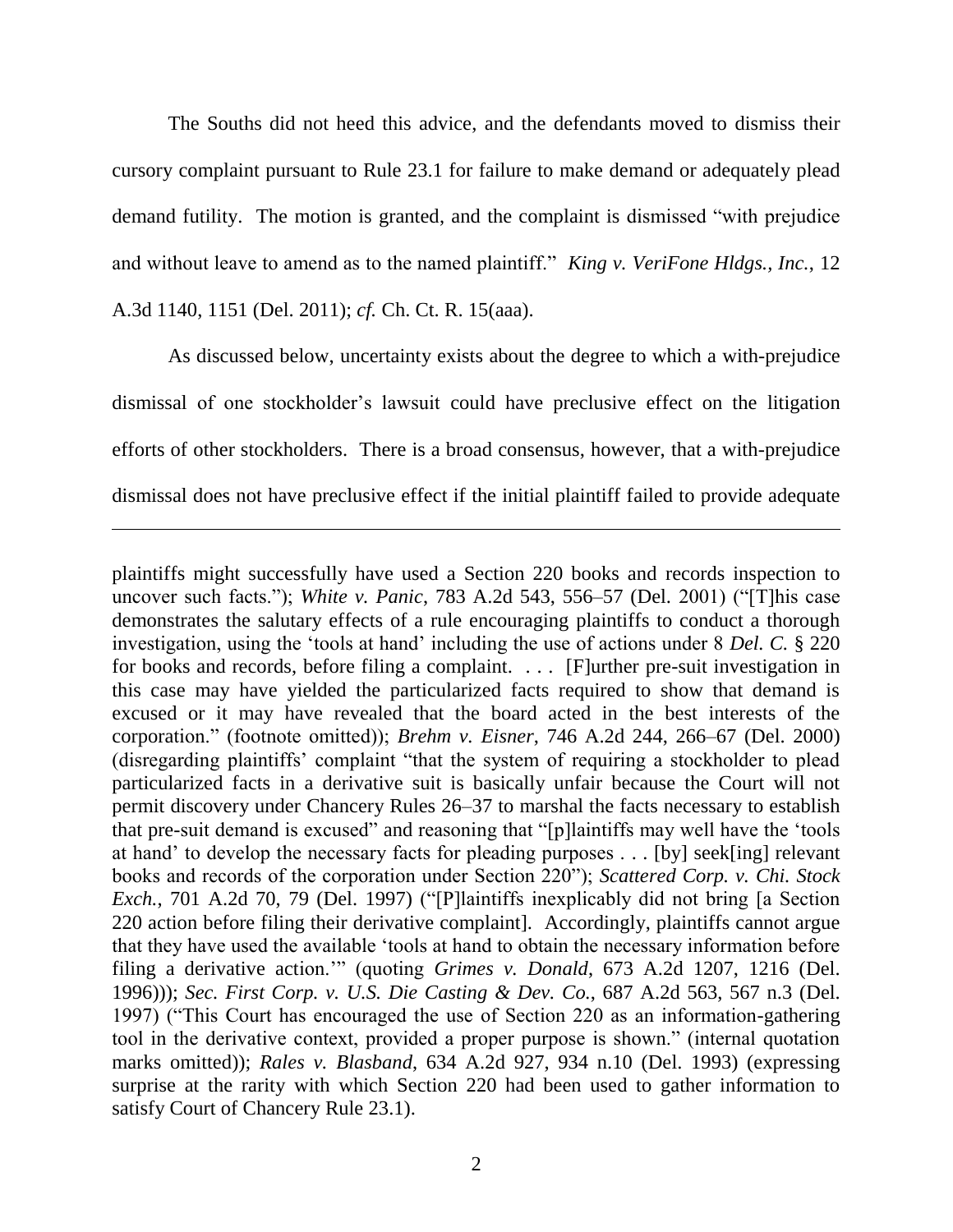representation for the corporation. Concerned about the Souths' efforts, I requested supplemental briefing on the adequacy question. Having considered the parties' arguments, I find that the Souths and their counsel failed to provide adequate representation for Hecla. The dismissal of their complaint therefore should not have preclusive effect on the efforts of more diligent stockholders to investigate potential claims and, if warranted, file suit.

## L. **FACTUAL BACKGROUND**

The facts are drawn from the plaintiffs' verified stockholder derivative complaint and the documents it incorporates by reference.

#### $\mathbf{A}$ . **Hecla Mining Company**

Hecla is a Delaware corporation headquartered in Coeur d'Alene, Idaho. **Its** shares trade publicly on the New York Stock Exchange under the symbol "HL." Hecla engages in the discovery, acquisition, development, production, and marketing of precious and base metals such as silver, gold, lead, and zinc. The Company owns and operates two mines: the Greens Creek mine located on Admiralty Island, Alaska, and the Lucky Friday mine located in the Coeur d'Alene Mining District in northern Idaho. In 2010, production from the Greens Creek mine contributed \$313.3 million in revenue, representing 75% of Hecla's consolidated sales; production from the Lucky Friday mine contributed \$105.5 million in revenue, representing 25% of Hecla's consolidated sales.

Hecla's board of directors (the "Board") has seven members. One is the Company's CEO. The others are non-management directors whose status as independent outsiders is not meaningfully challenged. Each has impressive experience and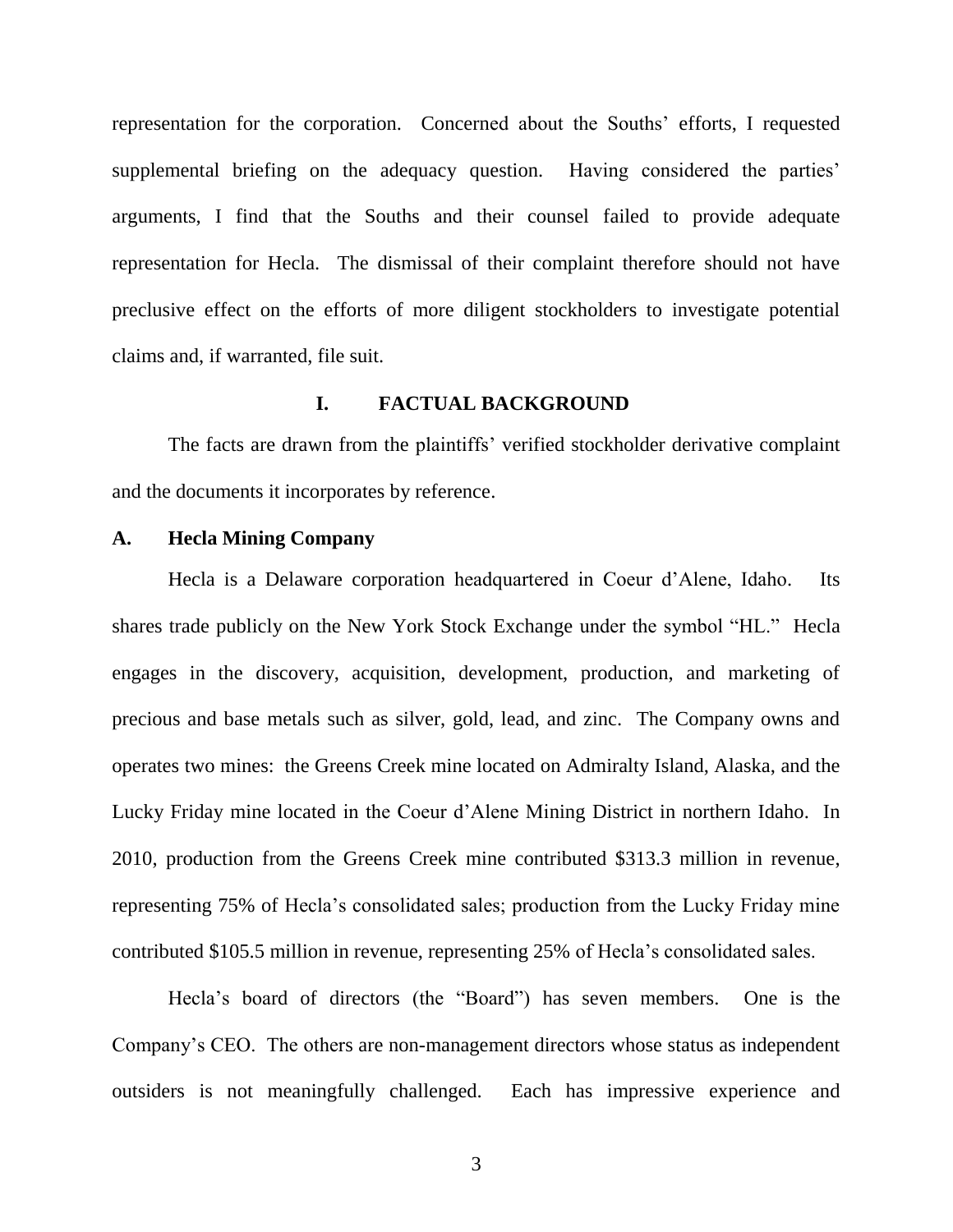qualifications beneficial to a mining company and inconsistent with the complaint's

premise of uncaring directors who consciously disregarded their duties.

- John Bowles has served as a director since 2006. He is a Fellow of the Canadian Institute of Mining and Petroleum and has served as a director for two other mining companies, Boss Power Corp. and HudBay Minerals, Inc. He chairs the Audit Committee and is a member of the Executive Committee. Compl. 12.
- Terry Rogers has served as a director since 2007. He is a former Chief Operating Officer of Cameco Corporation, "one of the world's largest uranium producers," and former president of Kumtor Operating Company, a gold producer. He is a member of the Audit Committee and the Compensation Committee. *Id.* 15.
- Charles Stanley has served as a director since 2007. Over the past ten years, he has held senior executive positions at Questar Corporation and QEP Resources, Inc., both exploration and production companies focused on natural gas. He is a member of the Audit Committee and the Corporate Governance/Directors Nominating Committee. *Id.* ¶ 11, 16.
- Anthony Taylor has served as a director since 2002. He has held senior executive  $\bullet$ positions at Crown Gold Corporation (an exploration company), Gold Summit Corporation (a public minerals exploration company), and Millennium Mining Corporation (a minerals exploration company). He chairs the Corporate Governance/Directors Nominating Committee and is a member of the Compensation Committee. *Id.* 17.
- George Nethercutt has served as a director since 2005. Since 2007, he has been a  $\bullet$ principal of Nethercutt Consulting LLC, a strategic planning and consulting firm, and Of Counsel to Lee & Hayes PLLC, a law firm. He serves on the boards of ARCADIS Corporation and the Juvenile Diabetes Research Foundation International. From April 2005 to December 2009, he served as U.S. Chairman of the Permanent Joint Board on Defense – U.S./Canada. From 1995 to 2005, he was a member of the U.S. House of Representatives where he served at various times as a member of the Subcommittee on Interior, Agriculture and Defense Appropriations, a member of the Committee on Science and Energy, and as Vice Chairman of the Defense Subcommittee on Appropriations. He chairs the Compensation Committee and is a member of the Corporate Governance/Director Nominating Committee. Id.  $\P$ 14.
- Ted Crumley has served as a director since 1995. Before retiring in 2005, he was the Executive Vice President and Chief Financial Officer of OfficeMax, Inc. He is a member of the Compensation Committee and the Executive Committee. *Id.* 13.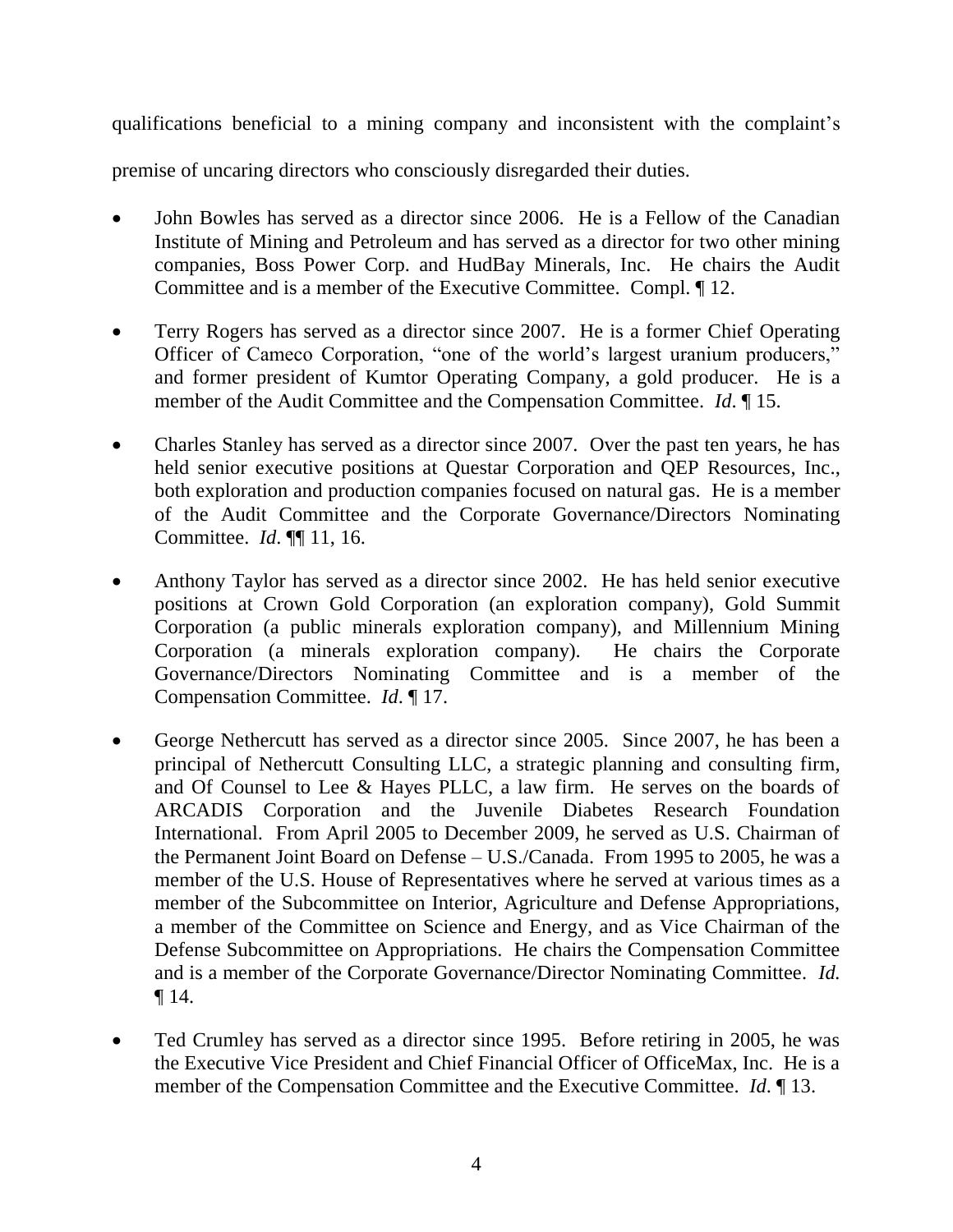Phillips Baker is Hecla's CEO and has served as a director since 2002. He is currently a director of QEP Resources and is a former director of Questar Corporation, both exploration and production companies focused on natural gas. *Id.*  $\P$  11.

In addition to the qualifications and roles described above, the four outside directors with the most mining industry experience (directors Bowles, Rogers, Stanley, and Taylor) serve on the Board's Health, Safety, Environment & Technical Committee (the "Safety Committee"). *Id.*  $\P$ [12, 21. According to its charter, the responsibilities of the Safety Committee include (i) reviewing health, safety and environmental policies; (ii) discussing annually with management the scope and plans for conducting audits of the Company's performance in health and safety; (iii) reviewing and discussing with management any material noncompliance with health or safety laws and management's response to such noncompliance; and (iv) receiving and reviewing updates from management regarding the Company's health and safety performance. Id. The Safety Committee's existence and mandate are likewise inconsistent with the complaint's central premise of intentionally indolent directors.

# **B.** The April 2011 Rock Fall

During 2011, Hecla experienced a series of incidents at the Lucky Friday mine. On April 15, a rock fall occurred more than a mile below the surface where two Hecla employees were working. *Id.*  $\parallel$  30. MSHA conducted an investigation and issued a report on November 17 (the "MSHA Report"). The complaint cites liberally to and quotes from the MSHA Report, thereby incorporating it by reference.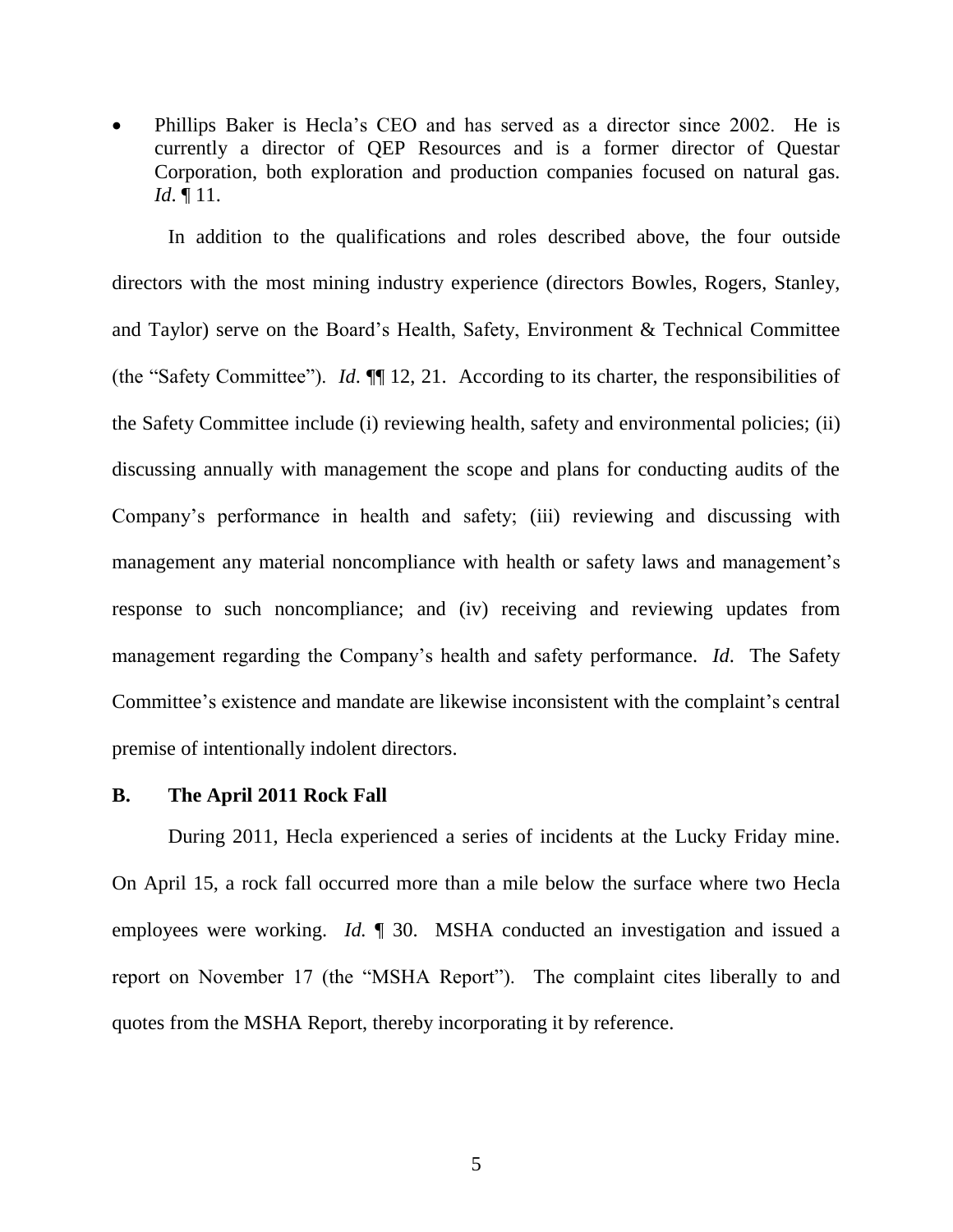The first, unnumbered page of the MSHA Report bears the heading "Overview"

and summarizes MSHA's findings. It states:

On April 15, 2011, Larry Marek, miner, age 53, was killed while watering down a muck pile in a stope. A rock fall approximately 90 feet long, 20 feet wide, and 30 feet high struck him.

The accident occurred because management did not have policies and procedures that provided for safe mining of split stopes in a multi-vein deposit. Management failed to design, install, and maintain a support system to control the ground in places where miners worked and traveled. Additionally, management failed to ensure that appropriate supervisors or other designated persons examined or tested the ground conditions where the fall occurred.

The body of the MSHA Report amplifies the "Overview" with a "Root Cause Analysis"

that identifies both management's shortcomings and the corrective action taken.

Root Cause: Management did not conduct an evaluation, engineering analysis, or risk assessment to determine the structural integrity of the stope back. The back that struck the victim was comprised of a combination of paste fill and waste pillar. As shown on projection maps, geologic structure in the form of joints, faults, and fractures intersected the waste pillar at various angles. These intersecting discontinuities cut the pillar rock mass into angular blocks and wedges which facilitated gravity failure. The large blocks and wedges observed in the fall rubble were not sufficiently supported by the 6-foot long rock bolts installed in the undercut surface of the waste pillar.

Corrective Action: Management developed and implemented new ground control standards that prohibit mining under intervening waste pillars and also established a maximum stope width. Management trained miners regarding these new standards.

Root Cause: Management policies, procedures, and controls failed to ensure appropriate supervisors or other designated persons examined and tested ground conditions to determine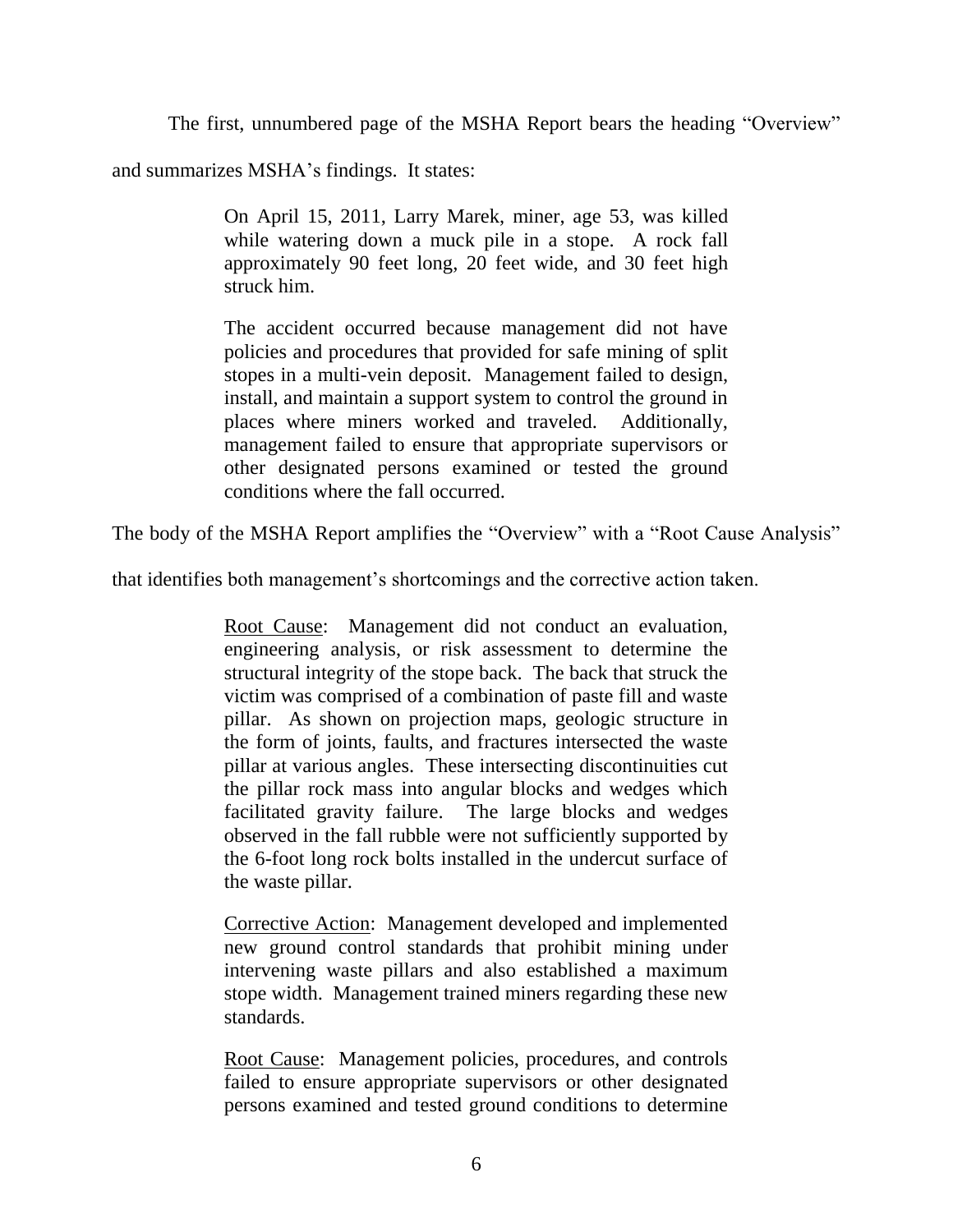if additional ground control measures needed to be taken to ensure the safety of miners prior to commencing work in the stope.

Corrective Action: Management developed and implemented new ground control standards that include guidance on who is responsible for examining and testing the ground conditions. Management trained miners regarding these new standards.

MSHA Report at 6-7. The complaint relies heavily on the MSHA Report's references to

"management," a term the Report uses to refer to the "principal operating officials" for

the Lucky Friday mine: Phil Baker, CEO; John Jordan, Vice-President; and Scott

Hogamier, Safety Coordinator. *Id.* at 1. The complaint does not articulate how director

action or conscious inaction led to the injuries suffered in the April 2011 rock fall.

## $C_{\bullet}$ The November 2011 Incident At The #4 Shaft

In a sad coincidence, a second accident occurred on November 17, 2011, the same

day the MSHA Report issued. Hecla was constructing a new internal shaft, known as the

#4 Shaft, to provide deeper access at the Lucky Friday mine. Compl. 1 33. According to

Hecla's press release,

[t] wo contractors were involved in the accident during routine activities involving the construction of a 16-foot diameter underground rock bin (a storage area for broken rock). The work involved drilling, blasting, and mucking of rock into a previously constructed area. Both men were believed to be wearing all required personal protection equipment, including fall protection. For reasons that are unknown at this time, the two men were drawn into material that was moving underneath them. Both contractors were removed from the area and transported to the hospital, and one has been released.

*Id.* One of the contractors later died from his injuries. *Id.* 134.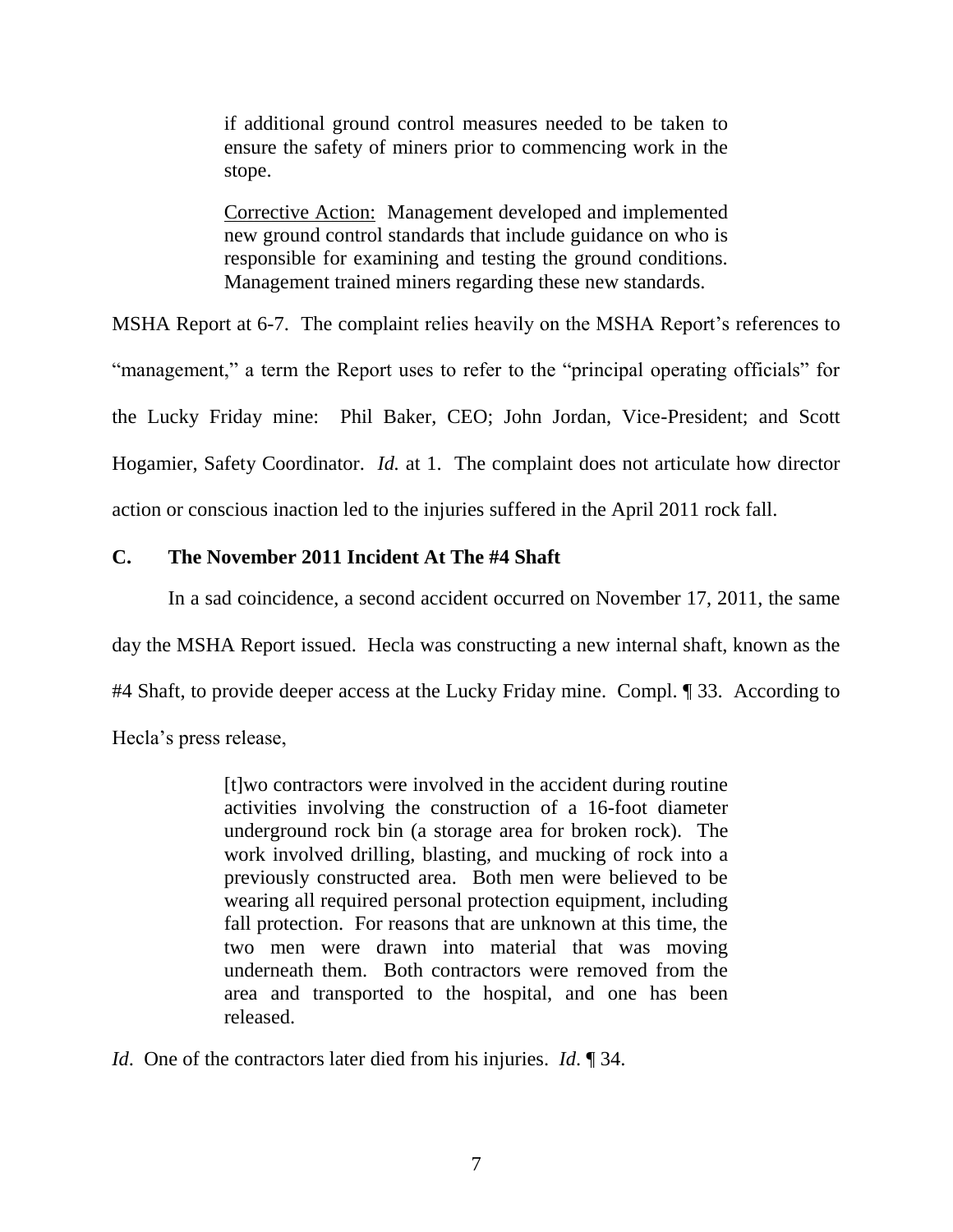Hecla immediately stopped mining operations to focus on emergency response and to facilitate an MSHA investigation. *Id.* Due to the seriousness of the accident, MSHA issued a Section 103(j) order. *Id.* According to MSHA's Program Policy Manual, Interpretation and Guidelines on Enforcement of the 1977 Act,

> [i]n the event of a mine accident where rescue and recovery work is necessary, Section  $103(i)$  of the Act grants the authorized representative broad authority to take whatever action, including the issuance of orders, that the representative deems appropriate to protect the life of any person. Where appropriate, the authorized representative(s) may supervise and direct the rescue and recovery activity.

MSHA Program Policy Manual, Volume 1, Interpretation and Guidelines on Enforcement of the 1977 Act, 103(j) Mine Accident and Rescue, Recovery and Preservation  $\alpha$ f Evidence (May 16.  $1996$ ). http://www.msha.gov/regs/complian/ppm/PMVOL1B.HTM (last visited September 25, 2012). The complaint does not allege any connection between the accident at the #4 Shaft and the earlier April 2011 incident. The complaint does not articulate how director action or conscious inaction led to the injuries suffered at the #4 Shaft.

#### D. The December 2011 Rock Burst

On December 14, 2011, a rock burst at the Lucky Friday mine injured seven miners. A rock burst is "a sudden and violent failure of overstressed rock resulting in the instantaneous release of large amounts of accumulated energy." 30 C.F.R. § 57.2. "This violent release of energy has been observed on a scale ranging from the expulsion of small rock fragments to the collapse of the excavation. Rockbursts are often observed to follow enlargement of the cavity by blasting and appear to be more frequent in rocks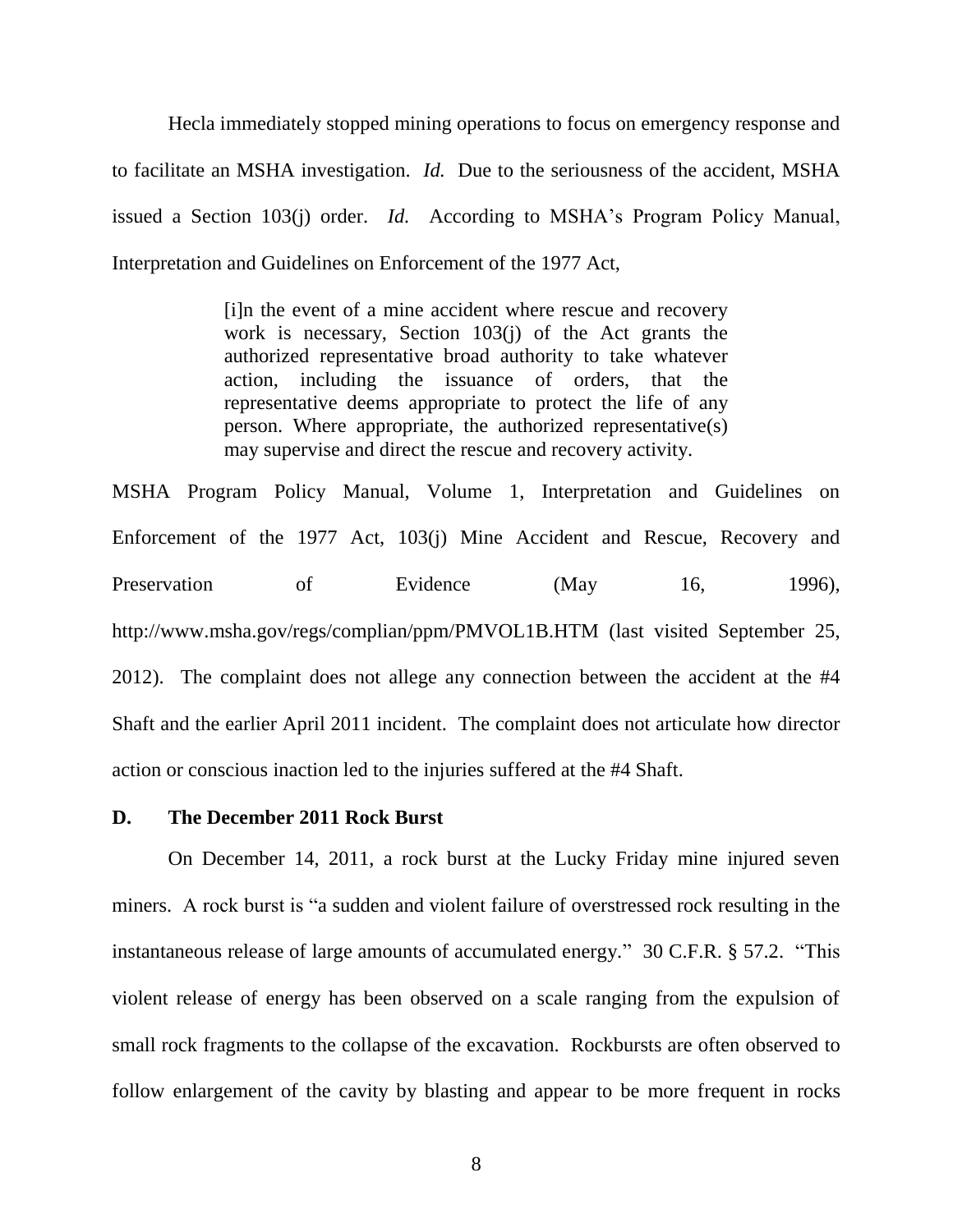which are hard and brittle." J.P. Bardet, Finite Element Analysis of Rockburst as Surface

*Instability*, 8 Computers & Geotechnics 177, 177-78 (1989).

[W]hen a rockburst occurs in a mine, there is a sudden concussion which can be felt even on the surface and, in some cases, for several miles.  $\ldots$  [I]n the vicinity of the burst, timbers are crushed like match sticks, . . . rock flies from the face of the underground openings affected and . . . whole sections of the mine may have these openings more or less completely closed by debris. . . . [R] ock bursts upward from the floor quite as often as it bursts in from the sides or down from the roof of a tunnel or drift.

Ernest A. Hodgson, What is a Rockburst?, 38 J. Royal Astronomical Soc'y Can. 1, 2  $(1944).$ 

On December 15, 2011, Hecla issued a press release explaining that "[t] he incident occurred at 5900 feet below the surface. Seven people were transported to local hospitals and treated for non-life-threatening injuries. No mine blasting had taken place anywhere in the mine for the previous 24 hours; therefore, the rock burst [was] unrelated to mining activities." Compl. 1 35. The complaint does not allege any connection between the rock burst, the November 2011 accident at the #4 Shaft, or the April 2011 incident. Although the complaint alleges that "[t] his shareholder derivative action arises from the harm done to Hecla by the Board when their conscious disregard of their fiduciary duties resulted in the December 14, 2011 rock burst," id.  $\P$  5, that statement is scientifically impossible and literally untrue. The complaint does not otherwise allege how director action or conscious inaction led to the injuries suffered in the December 2011 rock burst.

Hecla closed the Lucky Friday mine after the rock burst. On December 21, 2011, Hecla announced that it would construct a 750-foot bypass shaft in lieu of repairing the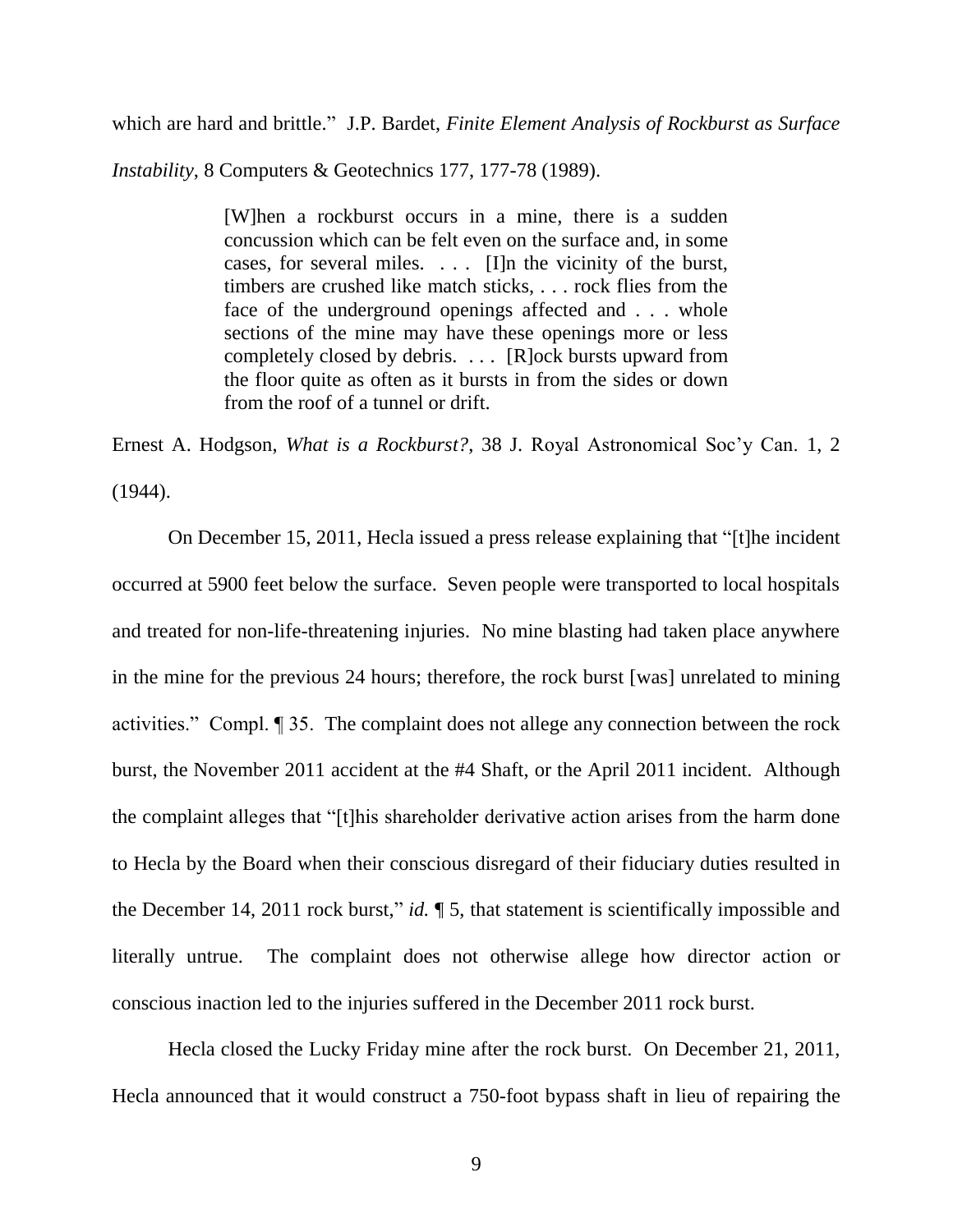area where the rock burst occurred. Despite this setback, the Company projected that its silver production would remain steady at more than 9 million ounces for 2011. Hecla projected that silver production would increase to more than 9.5 million ounces for 2012, even though constructing the bypass shaft would stop silver production from the Lucky Friday mine for two months.

# The January 2012 Closure Of The Silver Shaft E.

On January 11, 2012, Hecla issued a press release announcing that MSHA had ordered the Company to close the Silver Shaft, the primary access to the Lucky Friday mine, pending removal of sand and concrete material that had built up over a number of years. Hecla expected compliance to take at least through the end of 2012 and to delay completion of the bypass shaft. Hecla lowered its estimated silver production for 2012 to 7 million ounces. The complaint does not allege any connection between the closure of the Silver Shaft, the December 2011 rock burst, the November 2011 accident at the  $#4$ Shaft, or the April 2011 incident. The complaint does not articulate how director action or conscious inaction led to the buildup of sand and concrete.

On January 25, 2012, MSHA issued a press release describing the results of inspections conducted by MSHA in December 2011. Compl. ¶ 38. The press release noted that MSHA had issued 59 citations and 15 orders to Hecla in connection with the December 2011 rock burst. *Id.* According to the press release,

> almong the violations cited was a repeated failure to maintain established ground support systems throughout the mine. In addition, ground support fixtures in several areas had not been installed or torqued properly; shafts had not been systematically inspected, tested and maintained, and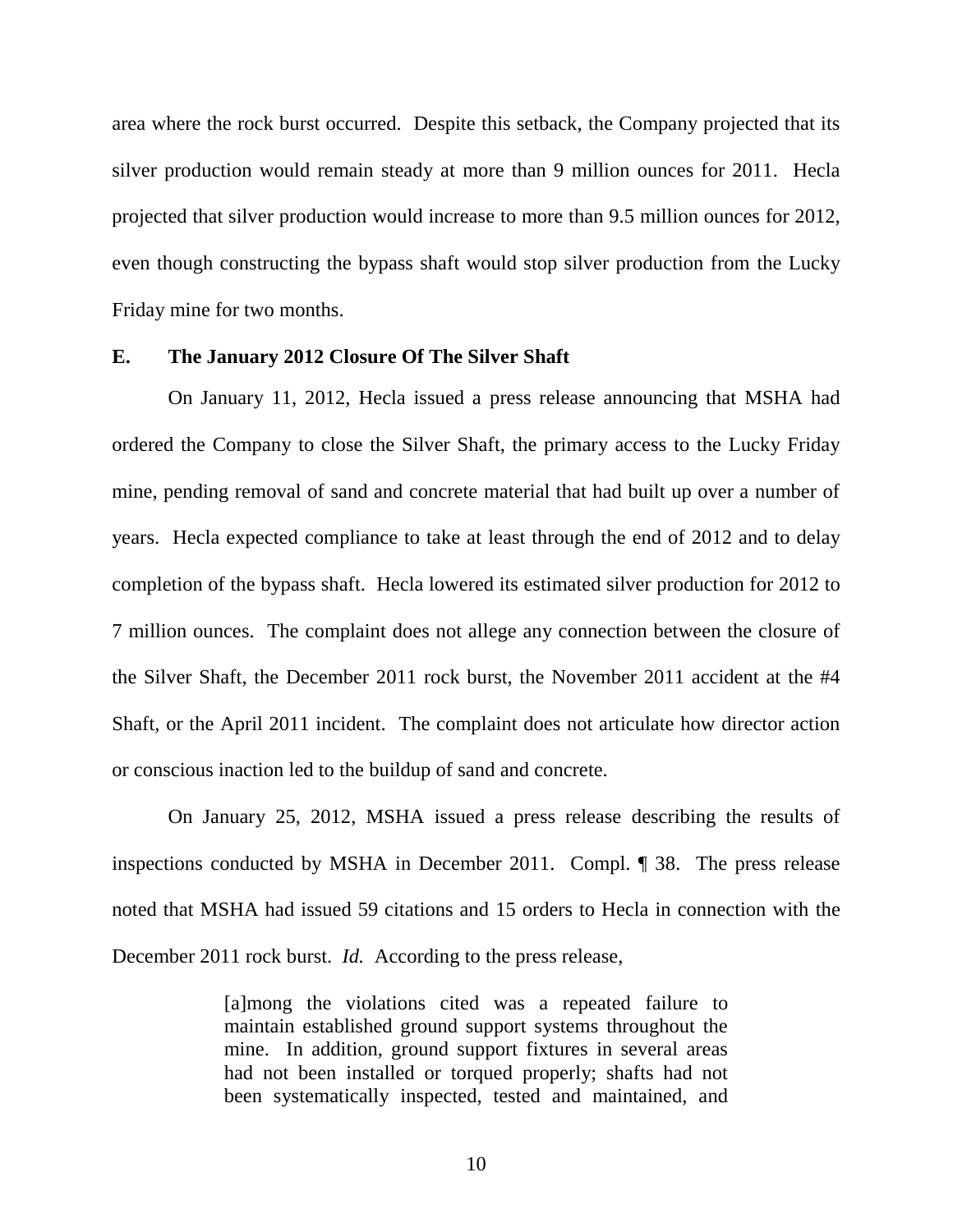steel structures in the shaft were not kept clean of hazardous materials; multiple areas of the mine had not been provided with two separate escapeways; explosives magazines had not been constructed and located to protect miners from the risk of unintended explosions; underground shop doors were improperly constructed to ensure fire protection; elevated walkways in multiple areas were not provided with substantially constructed handrails; and travel areas were not kept clean and orderly, resulting in slip, trip and fall hazards.

*Id.* The MSHA release stated that the agency would "continue to use all the enforcement" tools at [MSHA's] disposal to combat non-compliance." Id.

#### $\mathbf{F}$ . **Procedural History**

The January 2012 press releases by Hecla and MSHA started a race to the courthouse. On February 1, a week after the MSHA press release, the first of two securities class actions was filed in the United States District Court for the District of Idaho. The complaints allege violations of Rule 10b-5, 17 C.F.R. § 240.10b-5, and contend that Hecla's disclosures about its safety procedures were materially misleading.

Seven stockholder derivative actions followed. On February 23, 2012, a stockholder derivative action captioned Cygan v. Crumley, No. CV-2012-1506, was filed in Idaho state court. On February 29, two stockholder derivative actions, captioned Hesley v. Baker, No. 2:12-cv-97, and Moss v. Baker, No. 2:12-cv-98, were filed in Idaho federal court. On March 1, Steven and Linda South filed their derivative action in this Court. On March 9, two more derivative actions were filed, one in Idaho state court captioned Murguia v. Crumley, No. CV-2012-1959, and another in Idaho federal court captioned Adams v. Baker, No. 2:12-cv-119. On May 24, another derivative action was filed in Idaho state court captioned McCoy v. Baker, No. CV-2012-3908.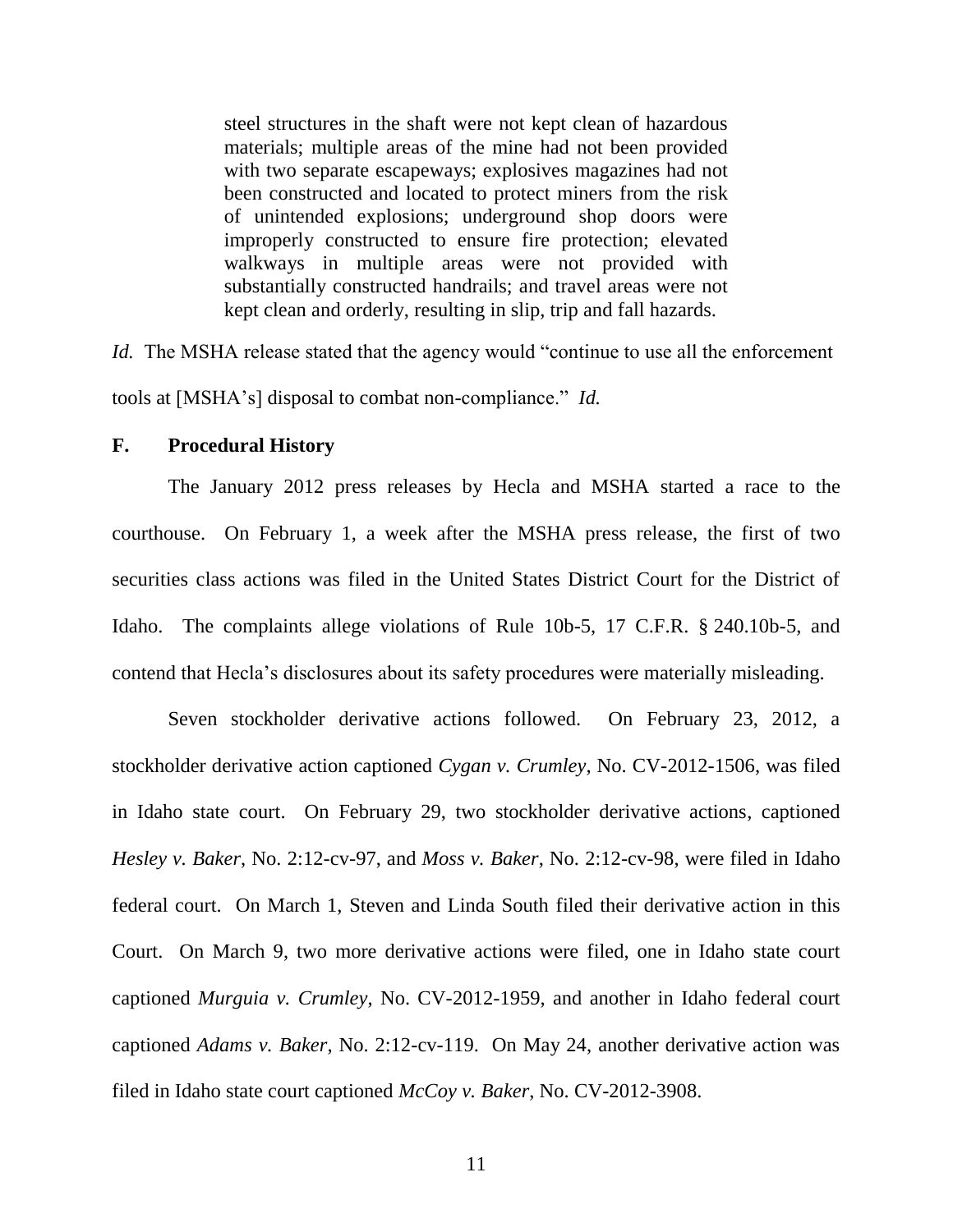Like this case, the other six derivative actions assert *Caremark* claims in an effort to hold the Hecla directors liable for any losses suffered by Hecla. Like the Souths, none of the other derivative plaintiffs used Section 220 before filing suit. Hecla has represented, however, that two different stockholders did serve Section 220 demands rather than filing suit. Hecla produced documents in response to the first request on May 1 and is currently in the process of addressing the second demand.

Facing seven competing derivative lawsuits in three different jurisdictions, the defendants sought to distill from the chaos some degree of procedural order. The three stockholder derivative actions in Idaho federal court were consolidated and stayed pending resolution of motions to dismiss in the federal securities actions. A motion to consolidate the three derivative actions in Idaho state court was filed and remained pending at the time of oral argument in this case. Here, the defendants moved to dismiss pursuant to Rule 23.1.

After reviewing the Souths' complaint and considering the Rule 23.1 briefing, I questioned whether the plaintiffs and their counsel had represented the corporation adequately when rushing to file suit. Recent decisions by this Court have suggested a presumption that when a stockholder hastily files a *Caremark* claim after the public announcement of a corporate trauma, in an effort to shift the still-developing losses to the corporation's fiduciaries, but without first conducting a meaningful investigation, the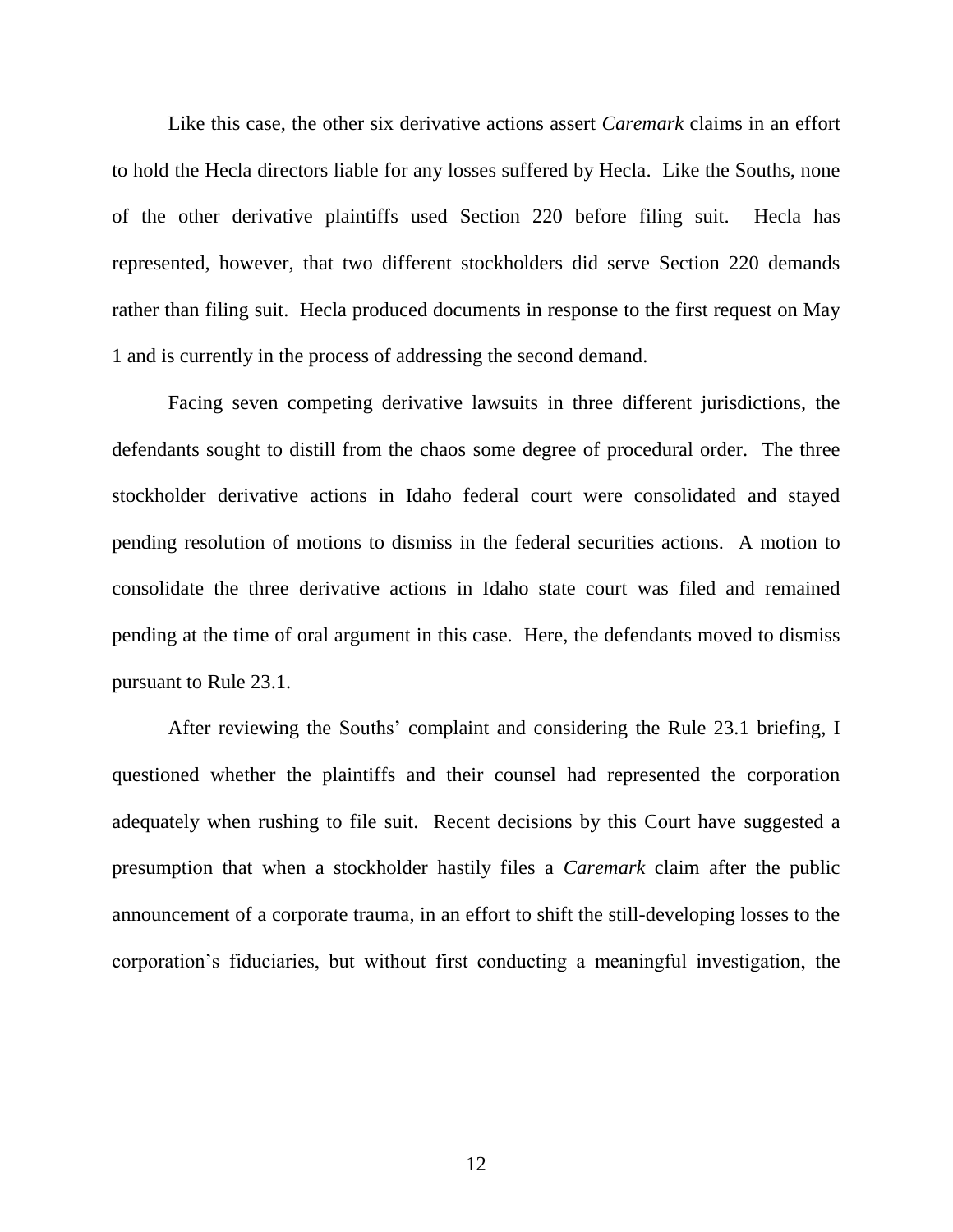plaintiff has not adequately represented the corporation.<sup>2</sup> Although a trial court can grant a Rule 23.1 motion with prejudice and without leave to amend as to the named plaintiff, good faith disagreements exist about whether other stockholders of the corporation are in privity with the named plaintiff such that the with-prejudice dismissal has preclusive effect on other derivative actions.<sup>3</sup> Decisions that give preclusive effect to a Rule 23.1

Equitable considerations render dubious the majority position [endorsing preclusion] on this issue. Preventing subsequent individual plaintiffs from bringing potentially meritorious suits based on additional information gained in a section 220 demand would undercut the purpose of the statute and the policy concern articulated by the Delaware Supreme Court that plaintiffs should employ Section 220 before filing suit. While a prior suit by another plaintiff with similar allegations of demand futility may bar a second plaintiff from filing the same suit, if the second plaintiff makes substantially different allegations of demand futility, based on additional

 $^{2}$  See La. Mun. Police Empls.' Ret. Sys. v. Pyott, 46 A.3d 313, 335-36 (Del. Ch. 2012) (appeal pending) [hereinafter Allergan]; Baca v. Insight Enters., Inc., 2010 WL 2219715, at \*5 (Del. Ch. June 3, 2010); King v. VeriFone Hldgs., Inc., 994 A.2d 354, 364 n.34 (Del. Ch. 2010) ("King I"), rev'd on other grounds, 12 A.3d 1140 (Del. 2011)  $("King II").$ 

 $3$  For decisions from other jurisdictions, compare, for example, *In re Sonus* Networks, Inc. S'holder Deriv. Litig., 499 F.3d 47 (1st Cir. 2007) (giving preclusive effect to a Rule 23.1 dismissal) and *Henik ex rel. LaBranche & Co. v. LaBranche*, 433 F. Supp. 2d. 372 (S.D.N.Y. 2006) (same) with *Kaplan v. Bennett*, 465 F. Supp. 555  $(S.D.N.Y. 1979)$  (declining to give preclusive effect to a Rule 23.1 dismissal) and Ex parte Capstone Dev. Corp., 779 So. 2d 1216 (Ala. 2000) (same). For decisions from this Court, compare In re Career Educ. Corp. Deriv. Litig., 2007 WL 2875203 (Del. Ch. Sept. 28, 2007) (giving preclusive effect to a Rule 23.1 dismissal) with *Allergan*, 46 A.3d at 323 (declining to give preclusive effect to a Rule 23.1 dismissal). A third decision from this Court argued for a middle ground in which preclusion would turn on whether the later-filing plaintiff obtained additional information and made significantly new allegations: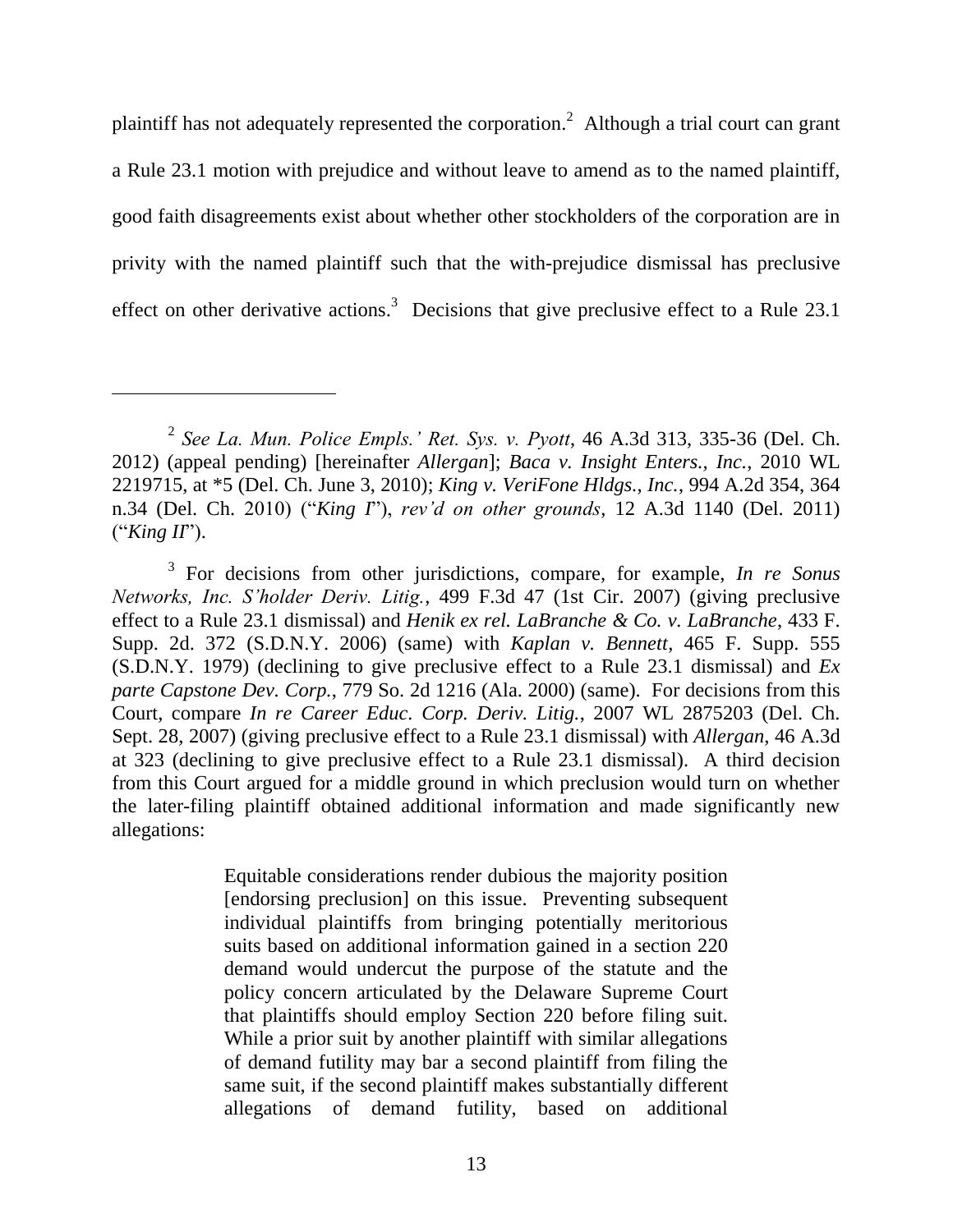dismissal universally recognize that another stockholder still can sue if the first plaintiff provided inadequate representation.<sup>4</sup> Because of uncertainty over the potentially preclusive effect of a Rule 23.1 dismissal, I asked the parties to provide supplemental briefing on the adequacy of the representation provided by the Souths and their counsel.

> information, issue preclusion, from both a logic and fairness standpoint, would not apply.

W. Coast Mgmt. & Capital, LLC v. Carrier Access Corp., 914 A.2d 636, 643 n.22 (Del. Ch. 2006). Courts that have given preclusive effect to earlier Rule 23.1 dismissals have not embraced this distinction. See, e.g., Sonus Networks, 499 F.3d at 62-63 (giving issue preclusive effect where facts were not alleged in original complaint but original plaintiff could have obtained the information); Arduini ex rel. Int'l Game Tech. v. Hart, 2012 WL 893874, at \*3 (D. Nev. Mar. 14, 2012) (noting that "Plaintiff's arguments that he has allegations specific to the demand futility issue that are different from the allegations brought up in [the underlying proceeding do not] preclude our use of issue preclusion"); In re Bed Bath & Beyond Deriv. Litig., 2007 WL 4165389, at \*6 (D.N.J. Nov. 19, 2007) (applying preclusive effect to different claims regarding different time periods); LeBoyer v. Greenspan, 2007 WL 4287646, at  $*2$  (C.D. Cal. June 13, 2007) (applying preclusive effect to all possible claims relating to restatement, whether or not previously pled).

<sup>4</sup> See, e.g., Sonus Networks, 499 F.3d at 64 ("[T]o bind the corporation, the shareholder plaintiff must have adequately represented the interests of the corporation."); Henik, 433 F. Supp. 2d at 381 ("It should be noted that there may be grounds warranting a different preclusion analysis and result where the plaintiff shareholder in the first action is alleged to have inadequately represented the interests of all of the shareholders."); Hanson, 2007 WL 5186795, at \*6 ("[C]ollateral estoppel is improper where the interests of nonparty plaintiffs facing preclusion were not adequately represented in the prior litigation."); Career Educ., 2007 WL 2875203, at \*10 ("Where a plaintiff alleges that the interests of the corporation were not suitably represented in the prior proceeding collateral estoppel may not apply."). See generally Restatement (Second) of Judgments § 42 (1982) ("A person is not bound by a judgment for or against a party who purports to represent him if . . . [t] he representative failed to prosecute or defend the action with due diligence and reasonable prudence, and the opposing party was on notice of facts making that failure apparent.").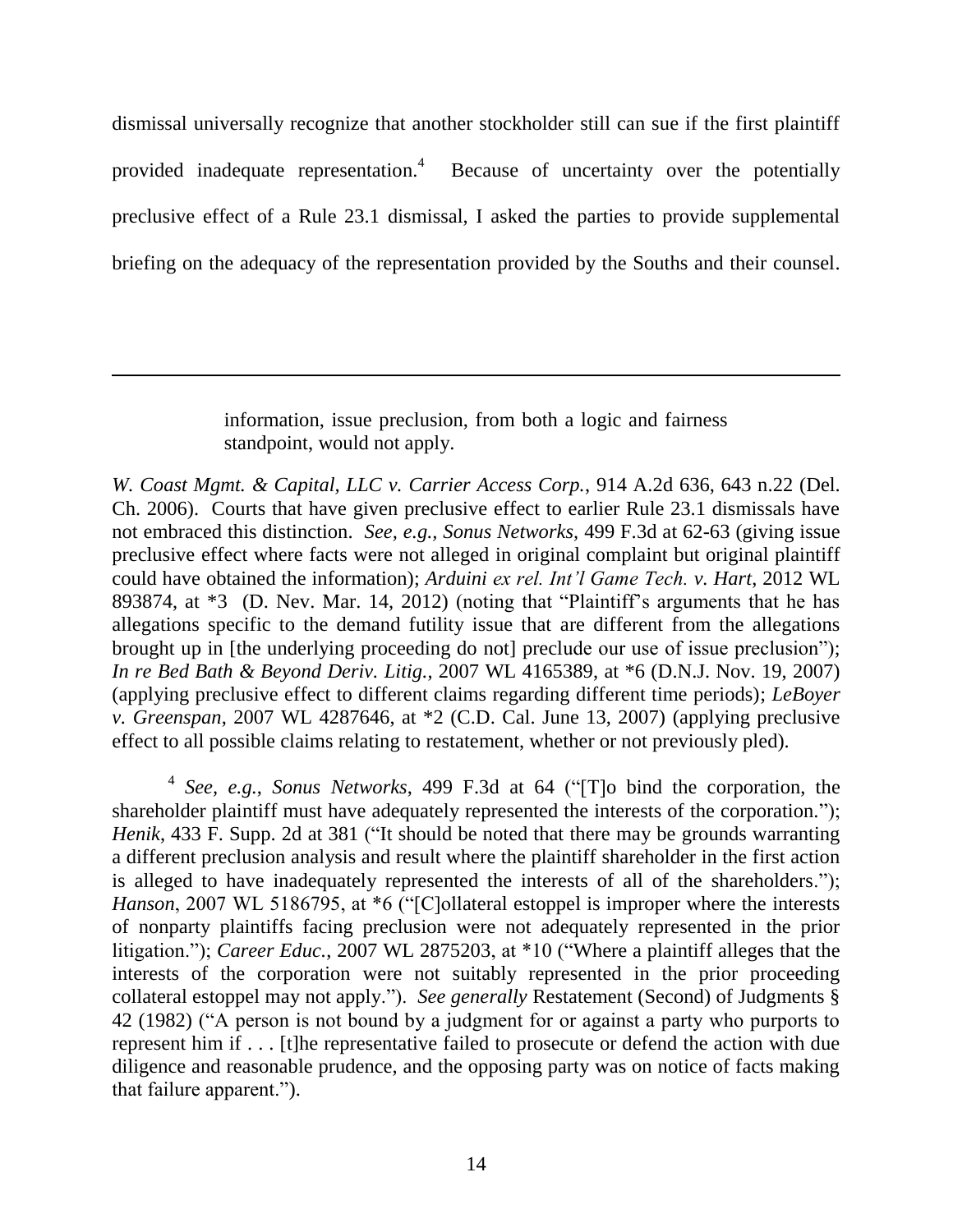Both the Rule 23.1 issues and the adequacy of representation issues were argued on August 3, 2012.

#### **II. RULE 23.1**

When a corporation suffers harm, the board of directors is the institutional actor legally empowered under Delaware law to determine what, if any, remedial action the corporation should take, including pursuing litigation against the individuals involved. See 8 Del. C. § 141(a). "A cardinal precept of the General Corporation Law of the State of Delaware is that directors, rather than shareholders, manage the business and affairs of the corporation." Aronson v. Lewis, 473 A.2d 805, 811 (Del. 1984). "Directors of Delaware corporations derive their managerial decision making power, which encompasses decisions whether to initiate, or refrain from entering, litigation, from 8 Del. C. § 141(a)." Zapata Corp. v. Maldonado, 430 A.2d 779, 782 (Del. 1981) (footnote omitted). Section 141(a) vests statutory authority in the board of directors to determine what action the corporation will take with its litigation assets, just as with other corporate assets. See id.

In a derivative suit, a stockholder seeks to displace the board's authority. Aronson, 473 A.2d at 811; see also Desimone v. Barrows, 924 A.2d 908, 914 (Del. Ch. 2007) (noting that the issue for a Rule 23.1 motion is "whether the ... board should be divested of its authority to address [the underlying] misconduct"). To do so, the complaint must allege with particularity that the board was presented with a demand and refused it wrongfully or that the board could not properly consider a demand, thereby excusing the effort to make demand as futile.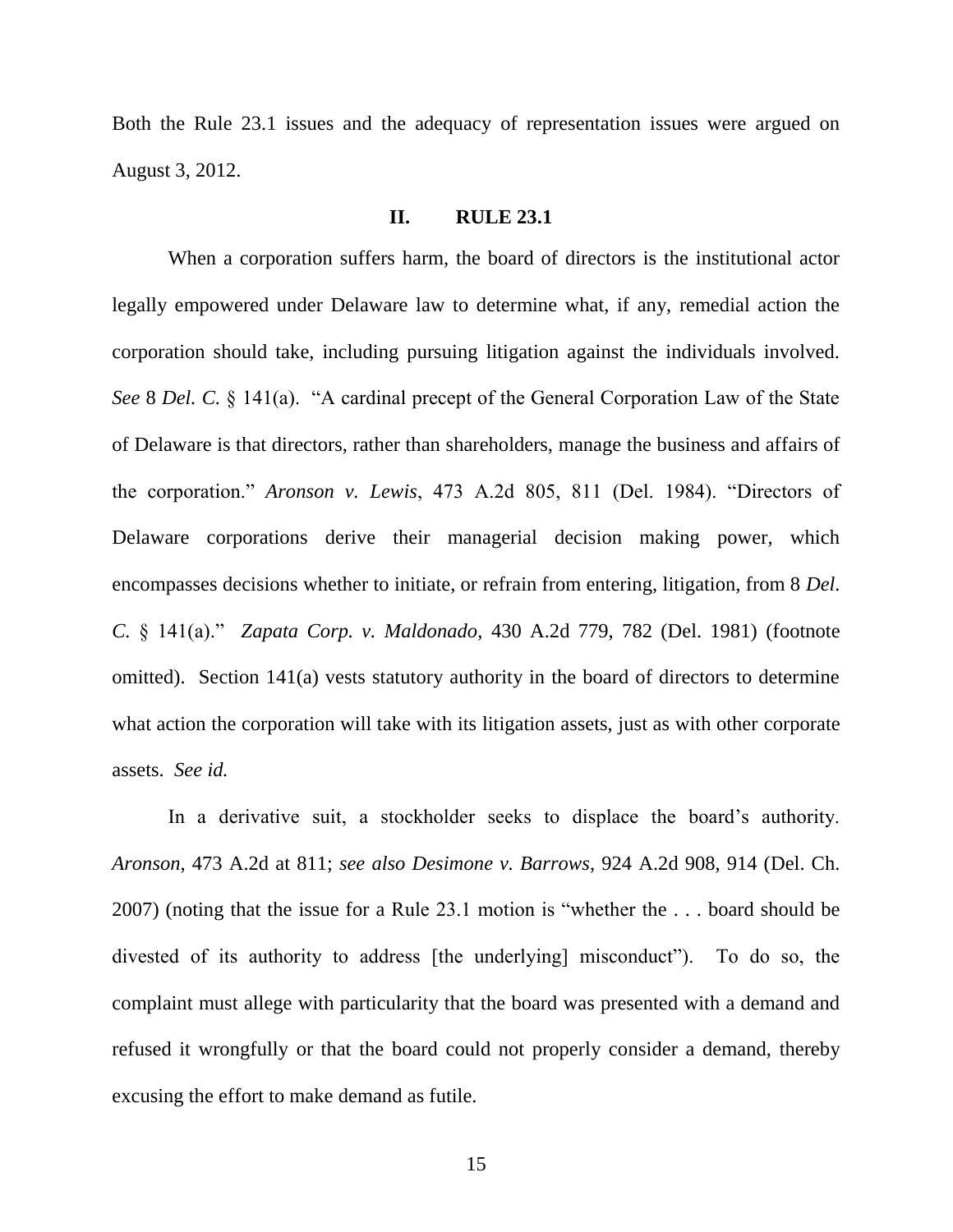The plaintiffs concede that they "have not made any demand on the Board." Compl. ¶45. Consequently, they must meet Court of Chancery Rule 23.1's heightened pleading standard, which requires that a complaint allege "with particularity... reasons" for the plaintiff's failure to obtain the action or for not making the effort." Ch. Ct. R.  $23.1.$ Demand is futile when "the particularized factual allegations of a derivative stockholder complaint create a reasonable doubt that, as of the time the complaint is filed, the board of directors could have properly exercised its independent and disinterested business judgment in responding to a demand." Rales, 634 A.2d at 934. The plaintiffs do not allege that any particular director in office at the time of the filing of the complaint made a specific decision challenged in the complaint, so the more specialized two-part Aronson test does not apply. Compare Aronson, 473 A.2d at 814 (articulating two-part test where board composition did not change) with Rales, 634 A.2d at 933-34 (explaining that "[c]onsistent with the context and rationale of the *Aronson* decision, a court should not apply the *Aronson* test for demand futility where the board that would be considering the demand did not make a business decision which is being challenged in the derivative suit.").

As noted, the complaint attempts to plead a Caremark claim arising out of the unfortunate series of incidents at the Lucky Friday mine. A Caremark claim contends that the directors set in motion or "allowed a situation to develop and continue which exposed the corporation to enormous legal liability and that in doing so they violated a duty to be active monitors of corporate performance." Caremark, 698 A.2d at 967. "A stockholder cannot displace the board's authority [over the corporation's claims] simply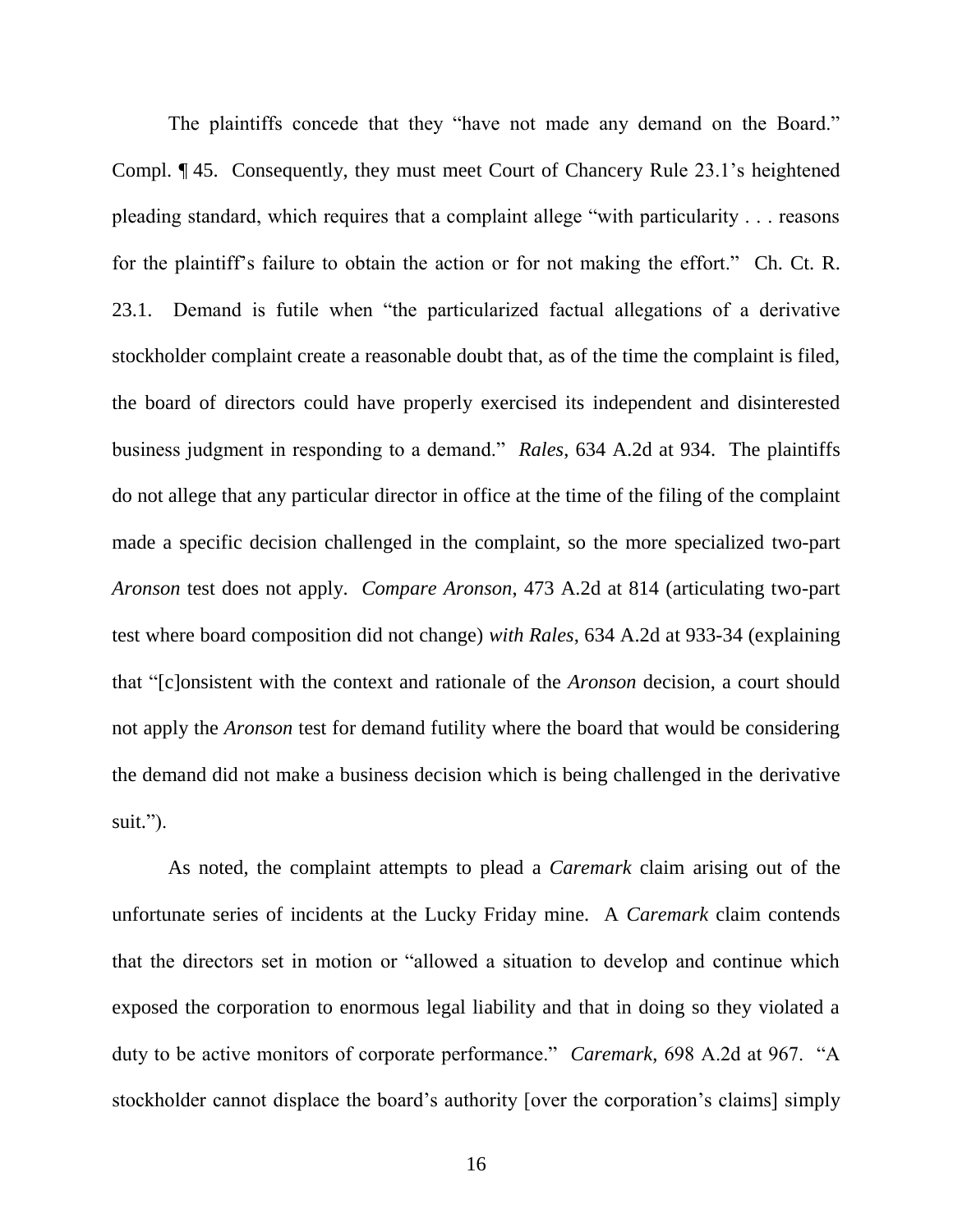by describing the calamity and alleging that it occurred on the directors' watch." Allergan, 46 A.3d at 340. "[M] ost of the decisions that a corporation, acting through its human agents, makes are, of course, not the subject of director attention." Stone, 911 A.2d at 372 (quoting *Caremark*, 698 A.2d at 968). "[O]rdinary business decisions that are made by officers and employees deeper in the interior of the organization can ... vitally affect the welfare of the corporation and its ability to achieve its various strategic and financial goals." Caremark, 698 A.2d at 968. "[D]irectors' good faith exercise of oversight responsibility may not invariably prevent employees from violating criminal laws, or from causing the corporation to incur significant financial liability, or both  $\dots$ . Stone, 911 A.2d at 373.

To plead demand futility, a stockholder plaintiff must plead facts establishing a sufficient connection between the corporate trauma and the board such that at least half of the directors face "a substantial likelihood of personal liability." *Desimone*, 924 A.2d at 914. Without a connection to the board, a corporate trauma will not lead to director liability. Without a substantial threat of director liability, a court has no reason to doubt the board's ability to address the corporate trauma and evaluate a related demand.

A plaintiff can plead the necessary connection by alleging with particularity actual director involvement in a decision or series of decisions that violated positive law. "[I] mposition of liability requires a showing that the directors knew they were not discharging their fiduciary obligations." Stone, 911 A.2d at 370. Because sophisticated and well-advised individuals like corporate directors do not customarily concede violations of positive law, a plaintiff must plead facts and circumstances sufficient for a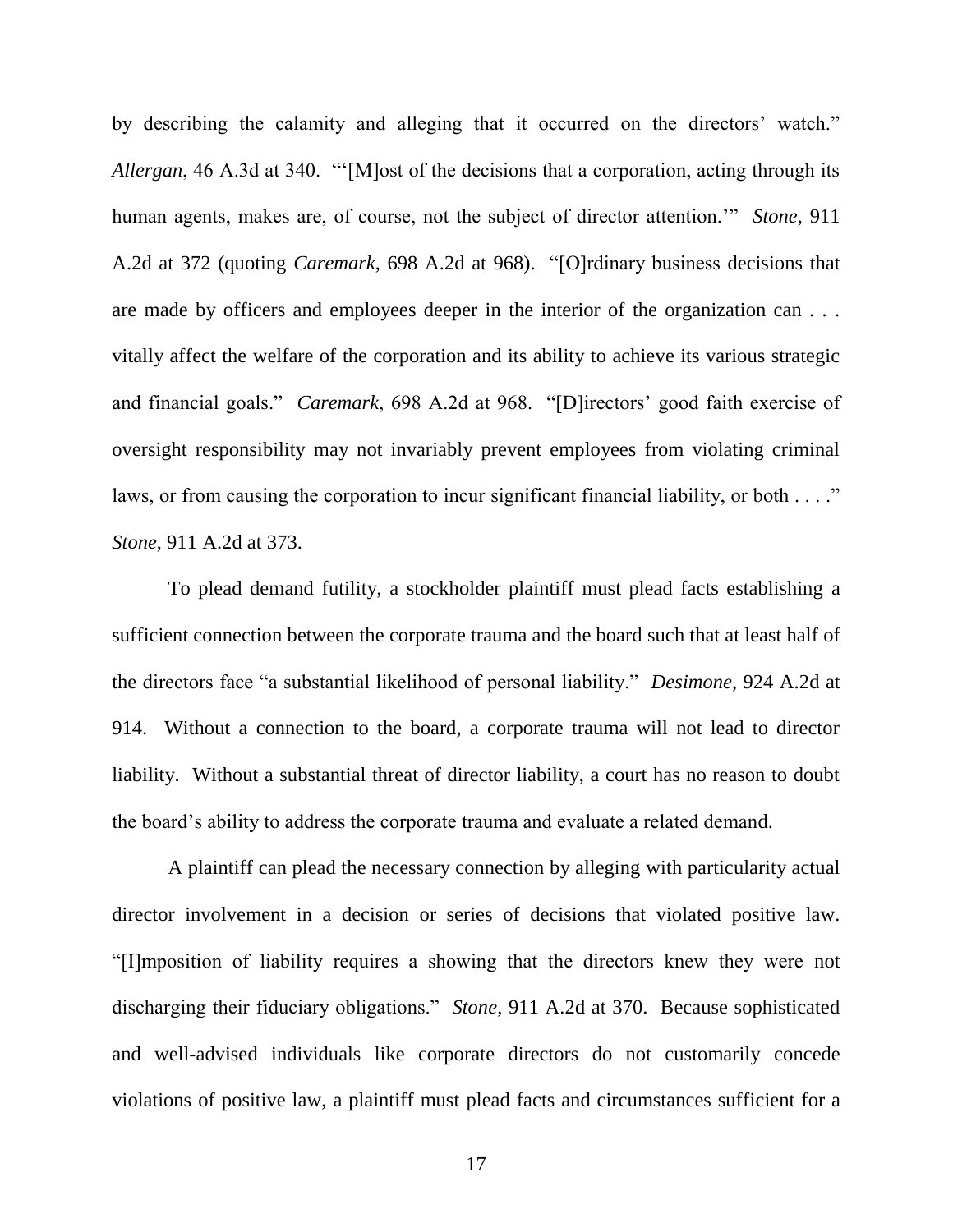court to infer that the directors knowingly did so. See In re Am. Int'l Gp., Inc., Consol. Deriv. Litig., 965 A.2d 763, 777, 795 (Del. Ch. 2009).

A plaintiff who cannot point to facts supporting such a decision can plead that the board consciously failed to act after learning about evidence of illegality—the proverbial "red flag." A plaintiff might plead, for example, that the directors

> ignored "red flags" indicating misconduct in defiance of their duties. A claim that an audit committee or board had notice of serious misconduct and simply failed to investigate, for example, would survive a motion to dismiss, even if the committee or board was well constituted and was otherwise functioning.

David B. Shaev Profit Sharing Account v. Armstrong, 2006 WL 391931, at \*5 (Del. Ch. Feb. 13, 2006) (footnote omitted). A board that fails to act in the face of such information makes a conscious decision, and the decision not to act is just as much of a decision as a decision to act. See Aronson, 473 A.2d at 813 (equating "a conscious decision to refrain from acting" with a decision to act); accord Hubbard v. Hollywood Park Realty Enters., Inc., 1991 WL 3151, at \*10 (Del. Ch. Jan. 14, 1991).

If there is no evidence of direct board action or conscious inaction, then the plaintiff might seek to plead "that a board of directors is dominated or controlled by key members of management, who the rest of the board unknowingly allowed to engage in self-dealing transactions." Shaev, 2006 WL 391931, at \*5 n.11. Typically, however, the plaintiff must fall back to the final means of connecting the directors to illegality: the board's obligation to adopt internal information and reporting systems that are "reasonably designed to provide to senior management and to the board itself timely,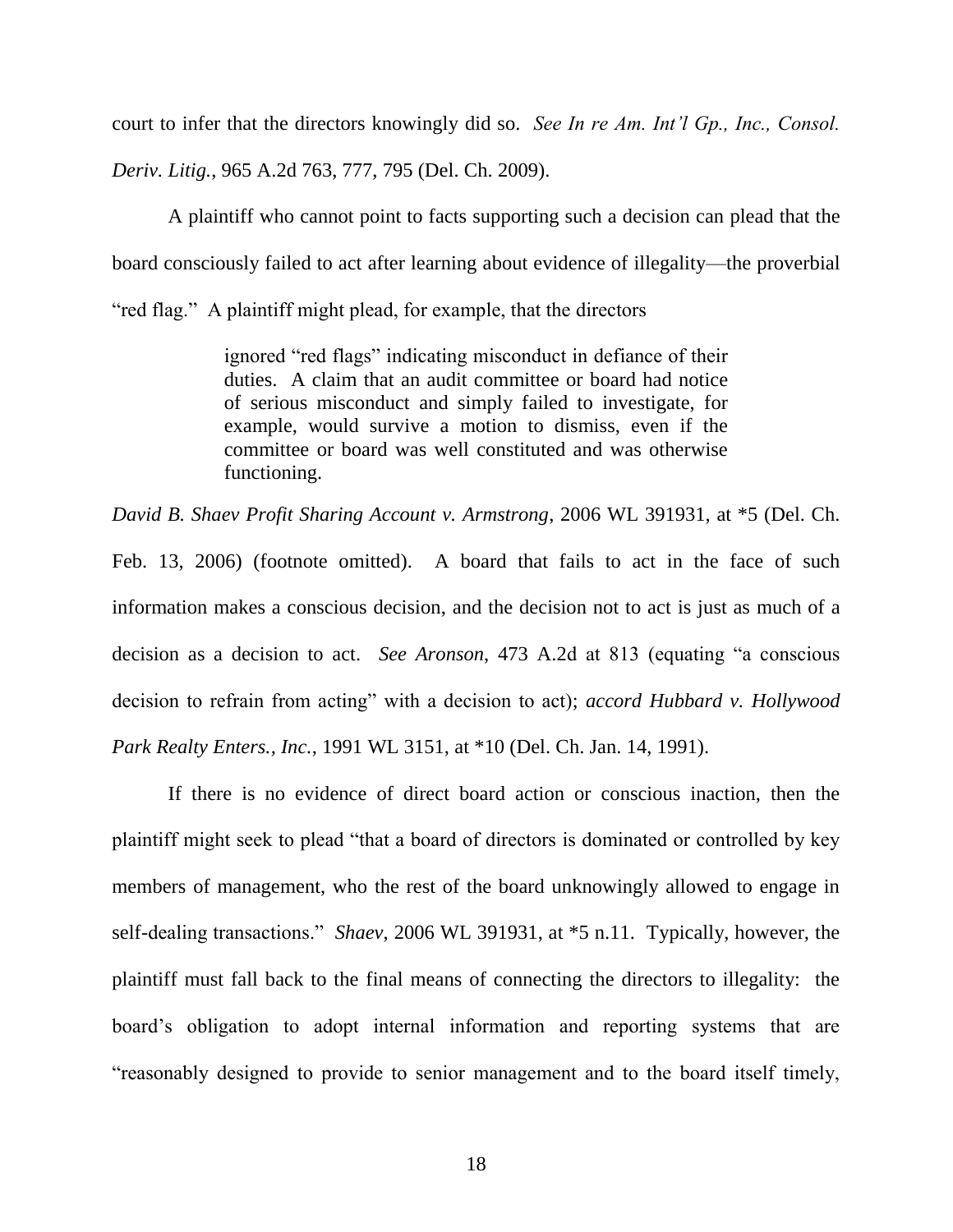accurate information sufficient to allow management and the board, each within its scope, to reach informed judgments concerning both the corporation's compliance with law and its business performance."<sup>5</sup> If a corporation suffers losses proximately caused by illegal conduct, or if the directors failed "to attempt in good faith to assure that a corporate information and reporting system, which the board concludes is adequate, exists," then there is a sufficient connection between the occurrence of the illegal conduct and board level action or conscious inaction to support liability. *Caremark*, 698 A.2d at 970.

A plaintiff seeking to establish liability under this final route faces a pleading burden that "is quite high." *Id.* at 971.

> Generally where a claim of directorial liability for corporate loss is predicated upon ignorance of liability creating activities within the corporation, as in Graham [v. Allis-Chalmers Manufacturing Co., 188 A.2d 125 (Del. 1963)] or in [the *Caremark* case itself], . . . only a sustained or systematic failure of the board to exercise oversight—such as an utter failure to attempt to assure a reasonable information and reporting system exists—will establish the lack of good faith that is a necessary condition to liability.

*Id.* "Concretely, this latter allegation might take the form of facts that show the company entirely lacked an audit committee or other important supervisory structures, or that a

<sup>&</sup>lt;sup>5</sup> Caremark, 698 A.2d at 970; see, e.g., Stone, 911 A.2d at 364 (evaluating claim under failure-to-monitor branch of *Caremark* when "the plaintiffs acknowledge that the directors neither knew nor should have known that violations of law were occurring, *i.e.*, that there were no red flags before the directors" (alteration and internal quotation omitted)); Shaev, 2006 WL 391931, at \*1 (evaluating claim under failure-to-monitor branch of *Caremark* after noting that the plaintiffs had no indications that the director defendants had any contemporaneous knowledge of the alleged misconduct by Citigroup employees).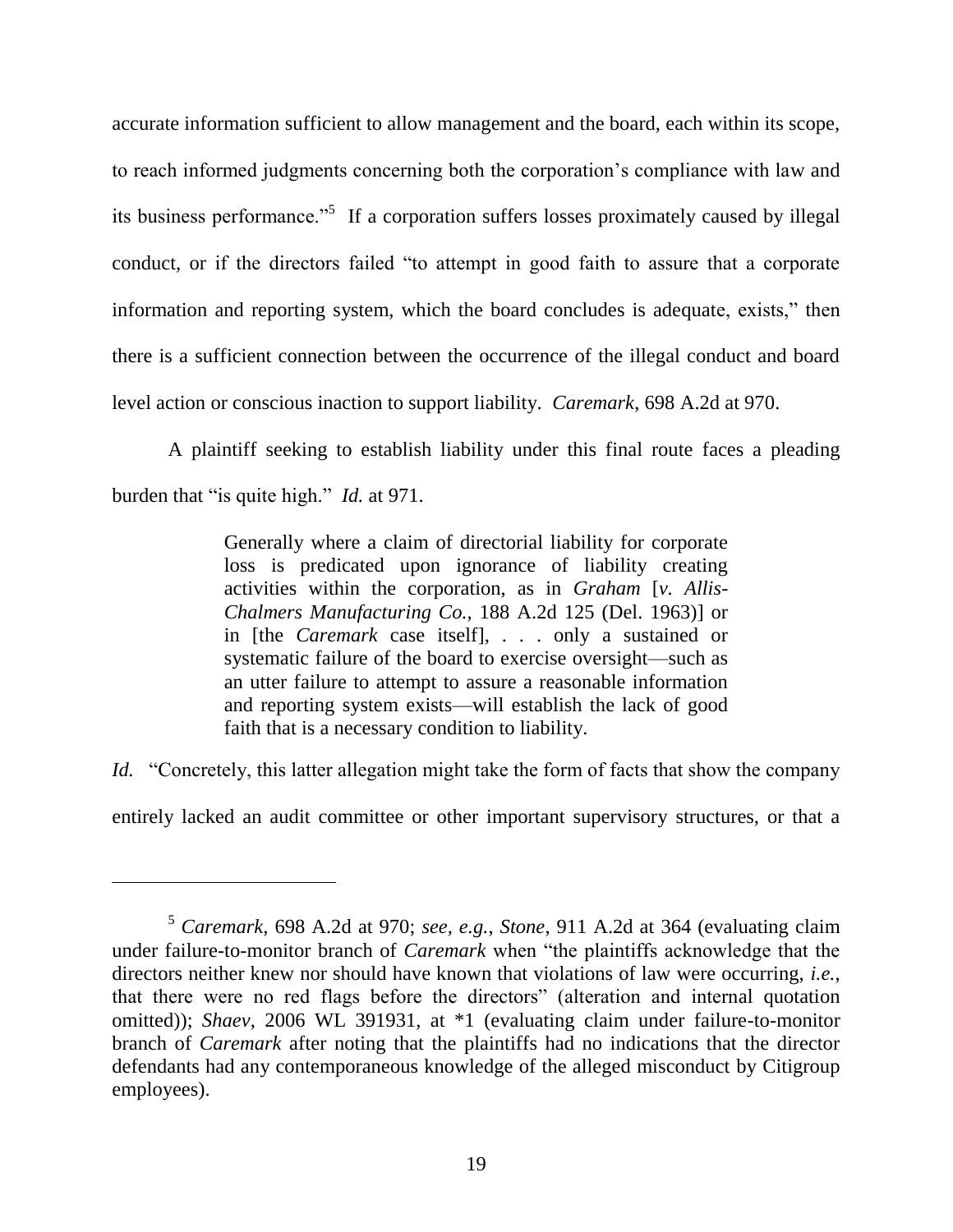formally constituted audit committee failed to meet." Shaev, 2006 WL 391931, at \*5 (footnote omitted); see Guttman v. Huang, 823 A.2d 492, 507 (Del. Ch. 2003) ("[T]he kind of fact pleading that is critical to a *Caremark* claim [includes] . . . contentions that the company lacked an audit committee, that the company had an audit committee that met only sporadically and devoted patently inadequate time to its work, or that the audit committee had clear notice of serious accounting irregularities and simply chose to ignore them or, even worse, to encourage their continuation.").

#### $\mathbf{A}$ . **A Decision Violating Positive Law**

The Souths' complaint does not cite any statute, regulation, or other provision of positive law that the Board allegedly decided consciously to violate, nor facts from which such a decision could be inferred. The plaintiffs might have looked for evidence of such a decision by using Section 220 to obtain minutes and related materials from Board and Safety Committee meetings. Instead, the complaint relies on the November 2011 MSHA Report and January 2012 MSHA press release. Neither supports a reasonable inference that the Board consciously decided to violate positive law.

In the Overview section, the MSHA Report states that the April 2011 accident occurred because management "did not have policies and procedures that provided for safe mining of split stopes in a multi-vein deposit," "failed to design, install, and maintain a support system to control the ground in places where miners worked and traveled," and "failed to ensure that appropriate supervisors or other designated persons examined or tested the ground conditions where the fall occurred." The MSHA Report does not equate "management" with the Board. The MSHA Report uses the term to refer to the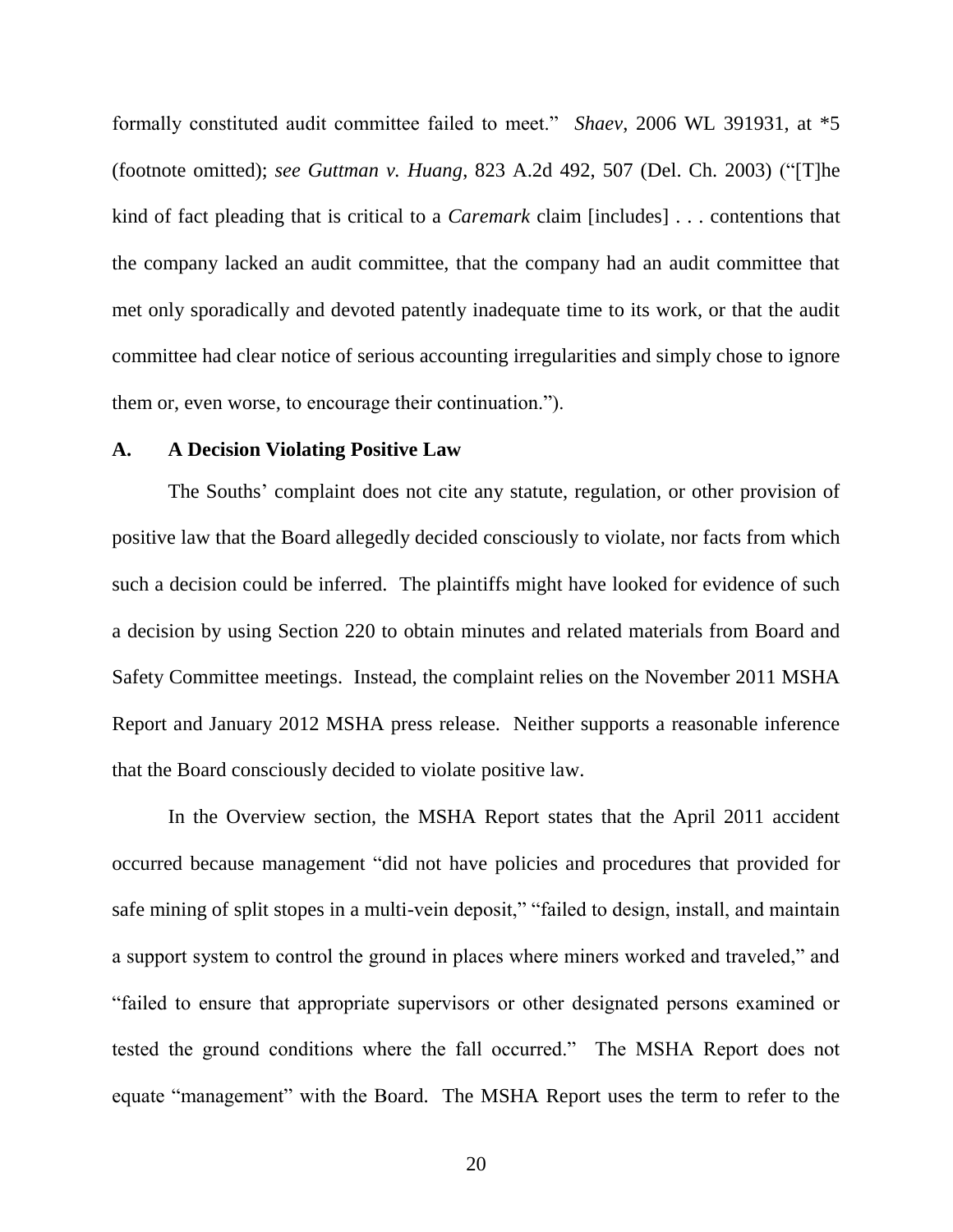"principal operating officials" for the Lucky Friday mine: Phil Baker, CEO; John Jordan, Vice-President; and Scott Hogamier, Safety Coordinator. Id. at 1. Under Stone, Guttman, and Caremark, it is not reasonable to infer that the Board acted in bad faith based on references to "management," particularly when the MSHA Report focuses on nuts-and-bolts operational issues.

Nor does the MSHA Report support a reasonable inference of conscious Board action or intentional inaction. Using language of omission, not commission, the MSHA Report notes that policies on certain safety issues were not in place. It would be too great a leap to infer that the directors engaged in affirmative wrong doing or consciously abdicated their duties from the non-existence of the policies.

The MSHA press release also does not support a reasonable inference of conscious Board action or intentional inaction. The press release describes the results of inspections conducted by MSHA in December 2011. Compl. ¶ 38. It notes that MSHA had issued 59 citations and 15 orders to Hecla in connection with the December 2011 rock burst. *Id.* Each of the illustrative violations references a day-to-day operational issue in the Lucky Friday mine. None suggest a Board-level decision.

#### **B. Ignoring Red Flags**

In their central argument, the plaintiffs contend that the unfortunate incidents at the Lucky Friday mine amounted to "red flags" sufficient to put the Board "on notice" of safety issues. Compl.  $\P$  5, 22. According to the complaint, despite those incidents, the Board "continued to ignore safety issues and utterly failed to foster compliance with and/or implementation of internal or external controls necessary to ensure mine safety in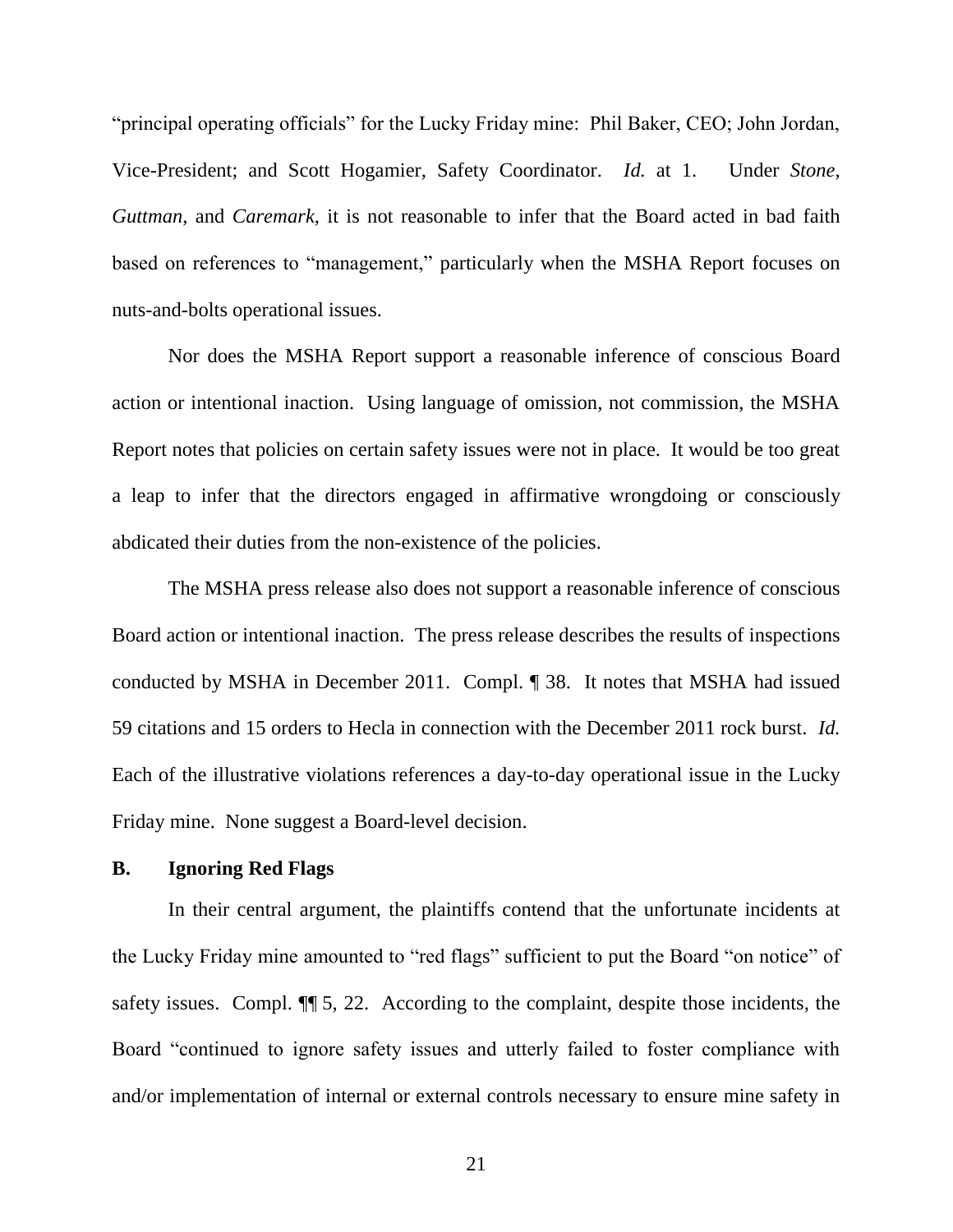accordance with safety regulations." *Id.*  $\P$  47. These allegations are not sufficient to establish a substantial likelihood of liability giving rise to demand futility.

Although the complaint asserts that the directors knew of and ignored the 2011 safety incidents, the complaint nowhere alleges anything that the directors were told about the incidents, what the Board's response was, or even that the incidents were connected in any way. See In re Dow Chem. Co. Deriv. Litig., 2010 WL 66769, at \*13 (Del. Ch. Jan. 11, 2010) (declining to draw inference that prior, unrelated misconduct supported inference that board should have been on notice of potential wrongdoing); In re Citigroup, Inc. S'holder Deriv. Litig., 964 A.2d 106, 129 (Del. Ch. 2009) (rejecting the contention that "alleged, prior, *unrelated* wrongdoing would make directors 'sensitive to similar circumstances"). Here again, the Souths might have used Section 220 to investigate what the directors knew and did, evaluate their theories of liability, and make an informed decision about whether or not to sue.

Rather than making particularized allegations about red flags and director knowledge, the plaintiffs argued that the members of the Safety Committee must have known about and consciously ignored the problems at the Lucky Strike mine because they were charged with overseeing safety. As numerous Delaware decisions make clear, an allegation that the underlying cause of a corporate trauma falls within the delegated authority of a board committee does not support an inference that the directors on that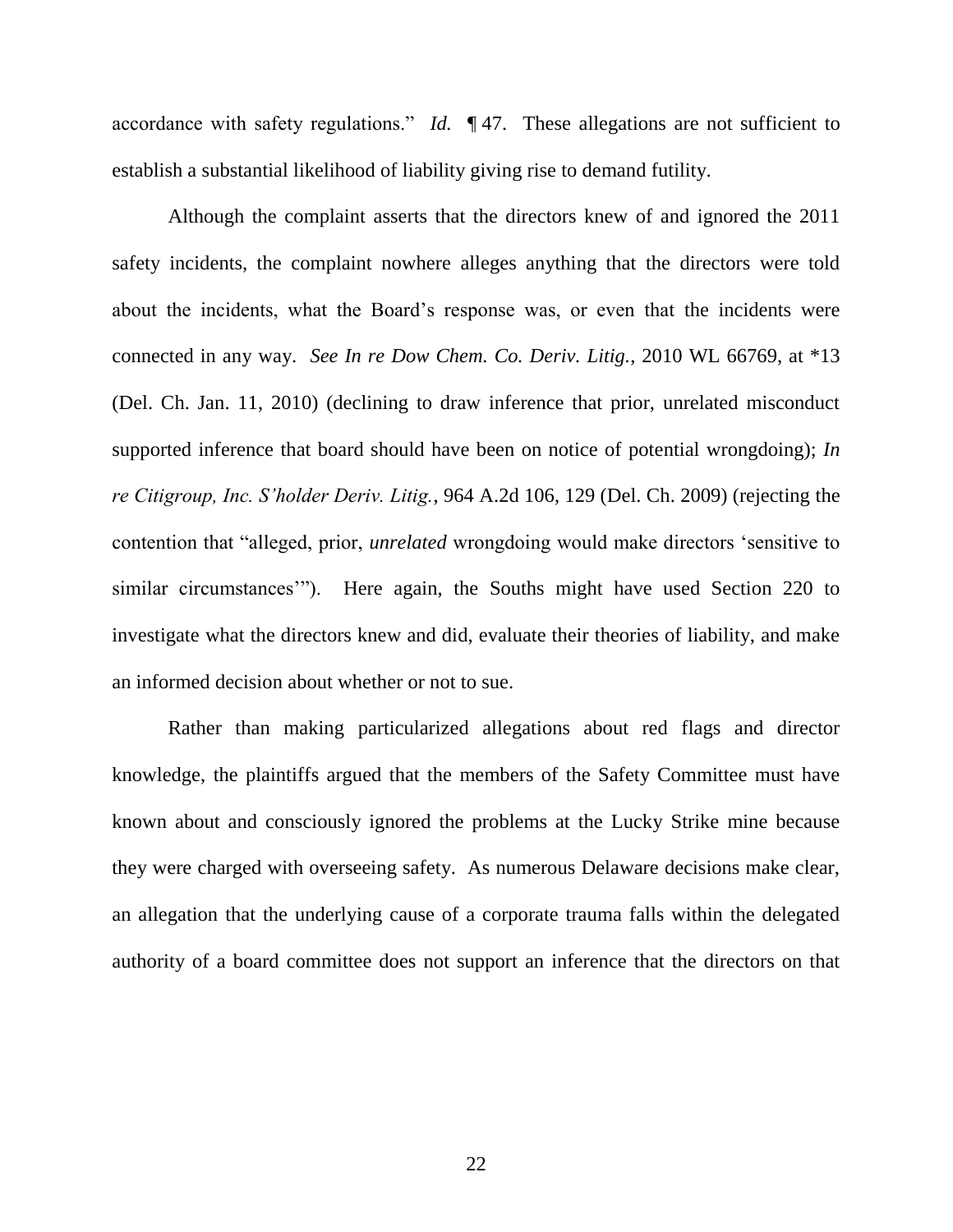committee knew of and consciously disregarded the problem for purposes of Rule 23.1.<sup>6</sup> The existence of the Safety Committee and the scope of its charter are not sufficient to establish the necessary connection to the Board. They are more than sufficient to suggest appropriate areas for a stockholder to explore via a Section 220 request.

In their briefs and at oral argument, plaintiffs' counsel cited In re Massey Energy Co. Derivative & Class Action Litigation, 2011 WL 2176479 (Del. Ch. May 31, 2001), for the proposition that ignoring mining safety violations could give rise to a *Caremark* claim. Certainly it could. But Massey was not a pleadings-stage ruling. Chancellor Strine addressed the *Caremark* claim in the process of denying an application for a preliminary injunction after development of a substantial discovery record. Plaintiffs' counsel could not cite a single decision in which a court had inferred knowledge of

 $6$  See, e.g., Wood v. Baum, 953 A.2d 136, 142 (Del. 2008) (rejecting allegation that service on Audit Committee was sufficient to support inference of knowing participation in illegal conduct); In re Goldman Sachs Gp., Inc. S'holder Litig., 2011 WL 4826104, at  $*22-23$  (Del. Ch. Oct. 12, 2011) (describing allegations about committee structure and holding that "the Plaintiffs do not plead with particularity anything that suggests that the Director Defendants acted in bad faith or otherwise consciously disregarded their oversight responsibilities in regards to Goldman's business risk"); Citigroup, 964 A.2d at 126-28 (rejecting as insufficient allegations based on directors' membership on Audit  $\&$ Risk Management Committee and status as financial experts); Rattner v. Bidzos, 2003 WL 22284323, at \*12-13 (Del. Ch. Oct. 7. 2003) (rejecting inference that directors who were alleged to have served on Audit Committee therefore faced "a substantial likelihood of liability for failing to oversee [the company's] compliance with required accounting and disclosure standards"); *Desimone*, 924 A.2d at 938 (holding allegation that directors served Compensation Committee and administered stock option plan "does not suggest in any way that the Compensation Committee was involved in or had knowledge of any backdating"); id. at 940 (holding that allegations about extensive backdating of stock options did not support inference "that [the corporation's] internal controls were deficient, much less that the board, the Audit Committee, or [the corporation's] auditors had any reason to suspect that they were or that backdating was occurring").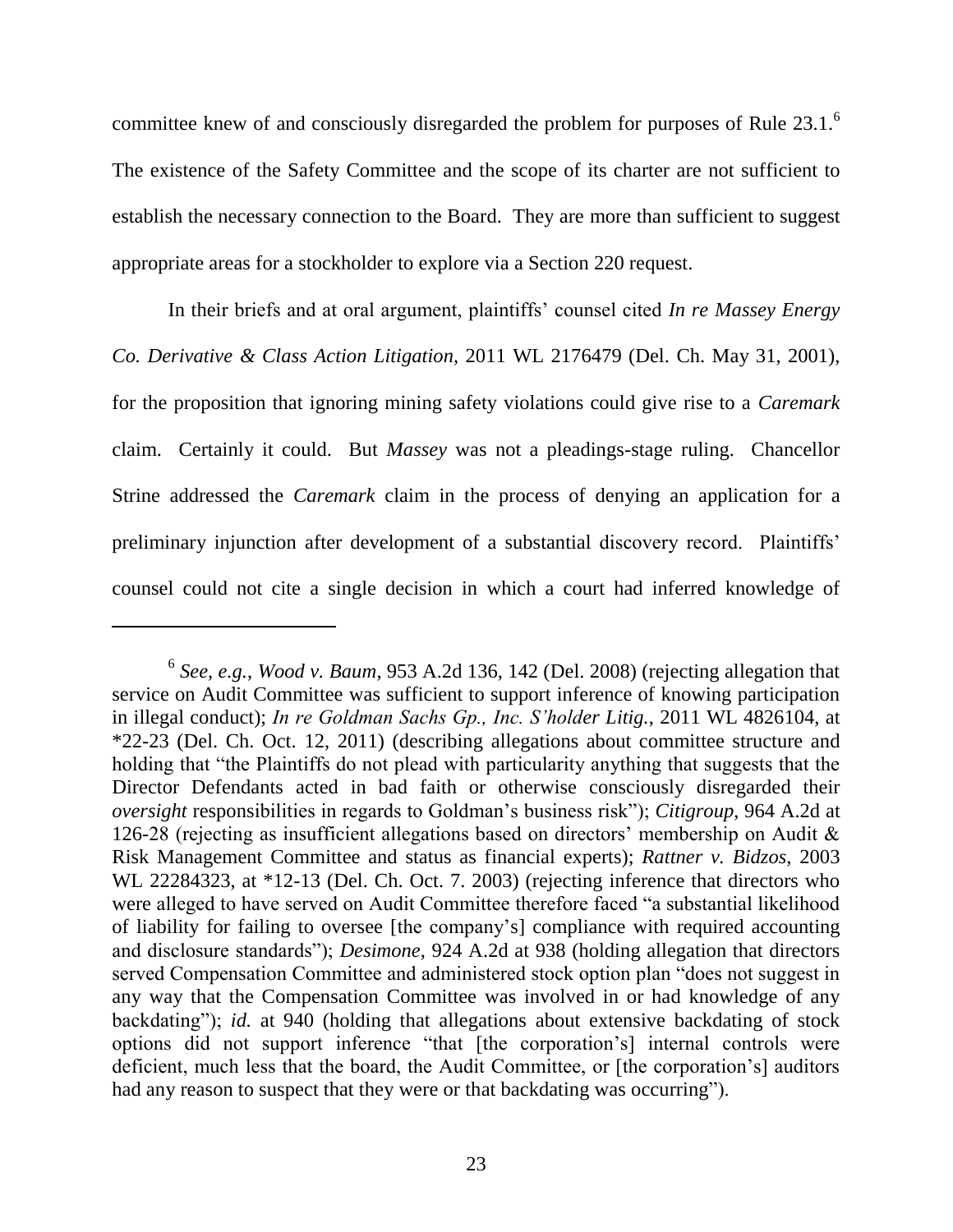wrong-doing or conscious indifference to alleged red flags under circumstances paralleling the plaintiffs' complaint, where the complaint's allegations did not attempt to set forth facts suggesting conscious indifference. Tr. 35-36.

Ultimately, plaintiffs' counsel was forced to retreat during oral argument to a more reductionist position: knowledge can be inferred because three safety incidents occurred within one year. Tr. 28-29. Like any simplistic bright-line rule, a three-incidents-in-ayear test would be easy to administer. And concededly the number three has a lot going for it. Three Graces. Three Fates. Three wishes from the diinni in Aladdin's lamp. It's the number of licks it takes to get to the center of a Tootsie Pop, and for fans of Schoolhouse Rock, it will always be a magic number. But three mining accidents in a year does not support a reasonable inference of board involvement, much less bad faith, conscious wrongdoing, or knowing indifference on the part of a board of directors, particularly where the incidents appear unrelated. In a large corporation engaged in a dangerous business, three incidents could readily happen in a single year because of decisions made and actions taken sufficiently deep in the organization for the board not to have been involved.

#### $\mathbf{C}$ A Sustained or Systematic Failure to Exercise Oversight

Finally, the Souths' complaint does not contain allegations from which a court could infer "a sustained or systematic failure of the board to exercise oversight—such as an utter failure to attempt to assure a reasonable information and reporting system exists." Caremark, 698 A.2d at 971. The complaint instead pleads affirmatively that the Board established a Safety Committee and charged the committee with (i) reviewing health,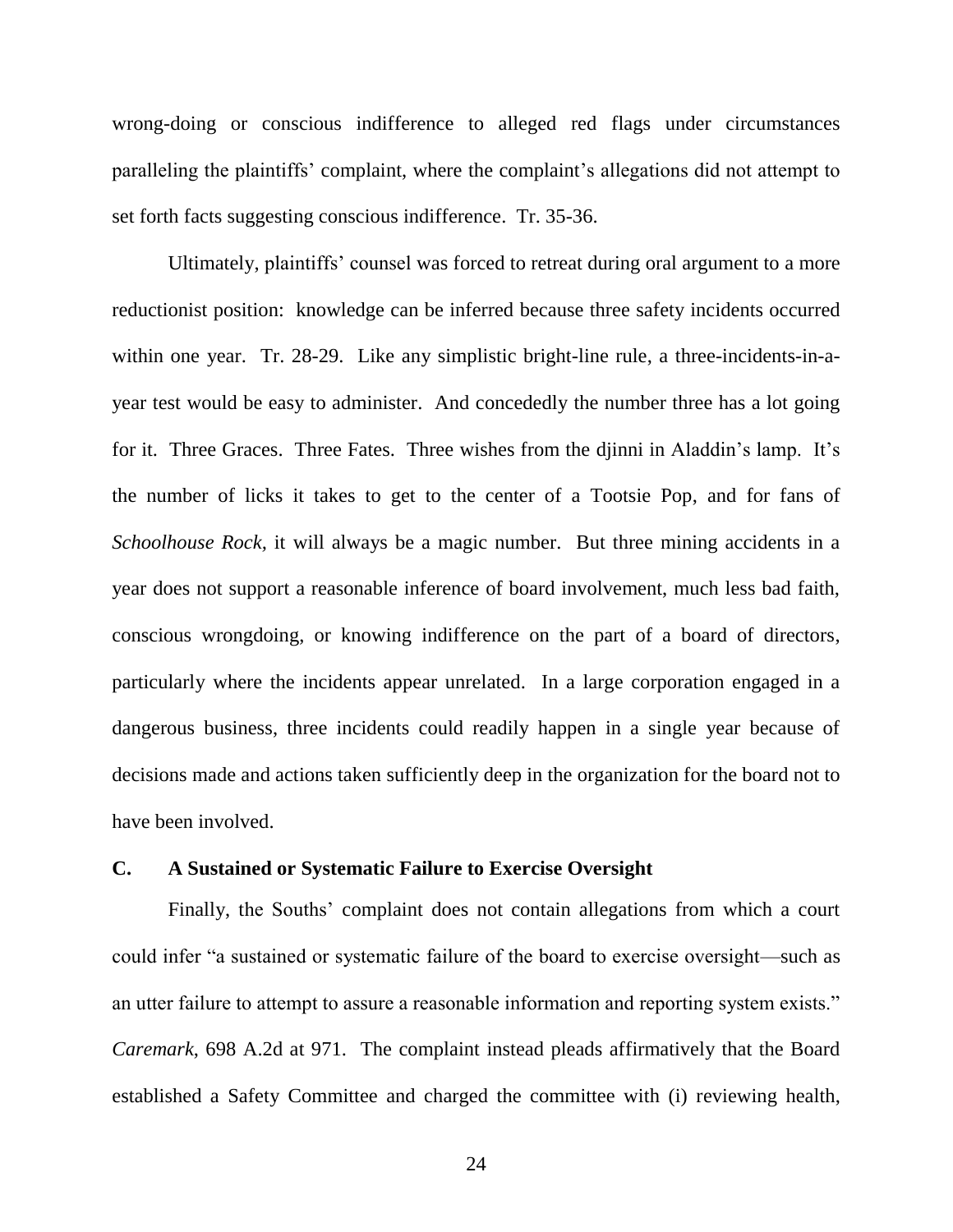safety and environmental policies; (ii) discussing annually with management the scope and plans for conducting audits of the Company's performance in health and safety; (iii) reviewing and discussing with management any material noncompliance with health or safety laws and management's response to such noncompliance; and (iv) receiving and reviewing updates from management regarding the Company's health and safety performance. Compl. 1 21. The members of the Safety Committee were the four outside directors with the most mining industry experience (directors Bowles, Rogers, Stanley, and Taylor). These pled facts do not support an inference of an "utter failure to attempt to assure a reasonable information and reporting system exists," but rather the opposite: an evident effort to establish a reasonable system. Caremark, 698 A.2d at 971; see Ash v. *McCall*, 2000 WL 1370341, at \*15 n.57 (Del. Ch. Sept. 15, 2000) ("the existence of an audit committee . . . is some evidence that a monitoring and compliance system was in place"). The complaint thus "refutes the assertion that the directors" utterly failed to attempt to fulfill their oversight obligations. *Stone*, 911 A.2d at 372.

The plaintiffs' brief in opposition to the Rule 23.1 motion further recognizes that the Board did not utterly fail to monitor and address Hecla's safety concerns. According to the plaintiffs,

> elvery mining company has to balance the costs of operating safely and in compliance with applicable federal safety and health regulations with the desire to maximize profits. The Board of Directors of Hecla Mining Company ("Hecla" or the "Company"), addressed this tension by constituting a Health, Safety, Environmental, and Technical Committee (the "Safety" Committee"). The Safety Committee is expressly charged with monitoring and reviewing the Company's safety procedures as well as its compliance with applicable health,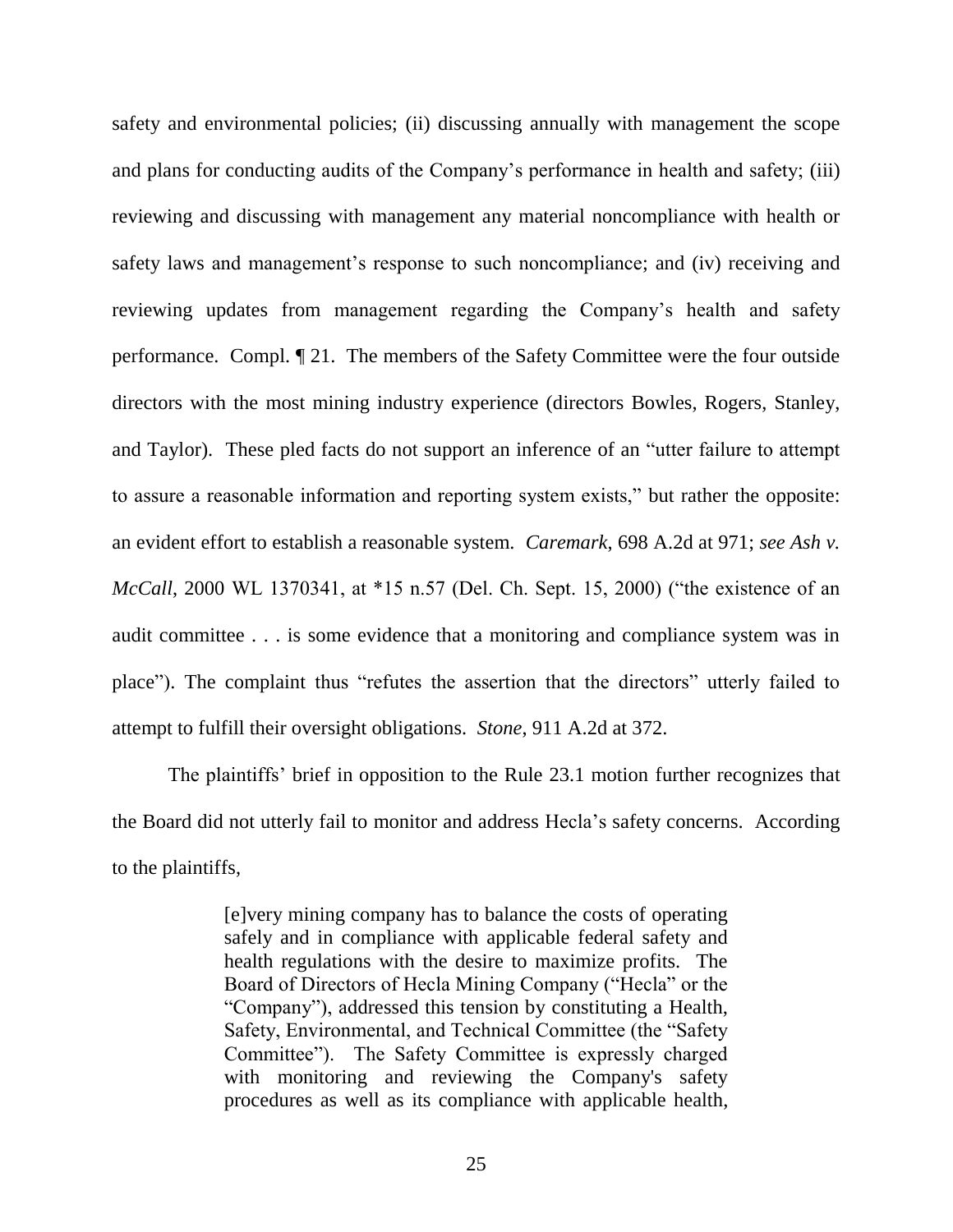safety, or environmental laws. In 2011, however, it was exposed that the Safety Committee and the Hecla Board had failed to get this balance right as the Company experienced a series of accidents at its Lucky Friday mine that were caused by Hecla's repeated failure over a number of years to have adequate safety procedures in place.

Opp'n. Br. at 4. Directors who try to "get this balance right," id., are protected by the business judgment rule, even if they fall short in the attempt. See Massey Energy, 2011 WL 2176479, at \*20-21.

### D. **Dismissal With Prejudice As To The Named Plaintiff**

Because the complaint lacks particularized facts supporting a reasonable inference that a majority of the Board faces a substantial risk of liability, the Souths have not pled demand futility and their lawsuit is subject to dismissal under Rule 23.1. In King II, the Delaware Supreme Court suggested three options available to a trial court when confronted with a hastily filed derivative complaint that failed to pass muster under Rule 23.1 "One possible remedy for a prematurely-filed derivative action might be for the plenary court to deny the plaintiff 'lead plaintiff' status in such circumstances." 12 A.3d at 1151. That potential remedy is not available here, because only the Souths have sued in this Court. Likewise, no one has sought to stay or dismiss this case in favor of a competing action in a different forum where the stockholder plaintiff acted diligently.

The Supreme Court next suggested that "[a]nother (although more drastic) remedy for a derivative complaint brought prematurely and without prior investigation of facts that would excuse a pre-suit demand, would be for the plenary court to dismiss the derivative complaint with prejudice and without leave to amend as to the named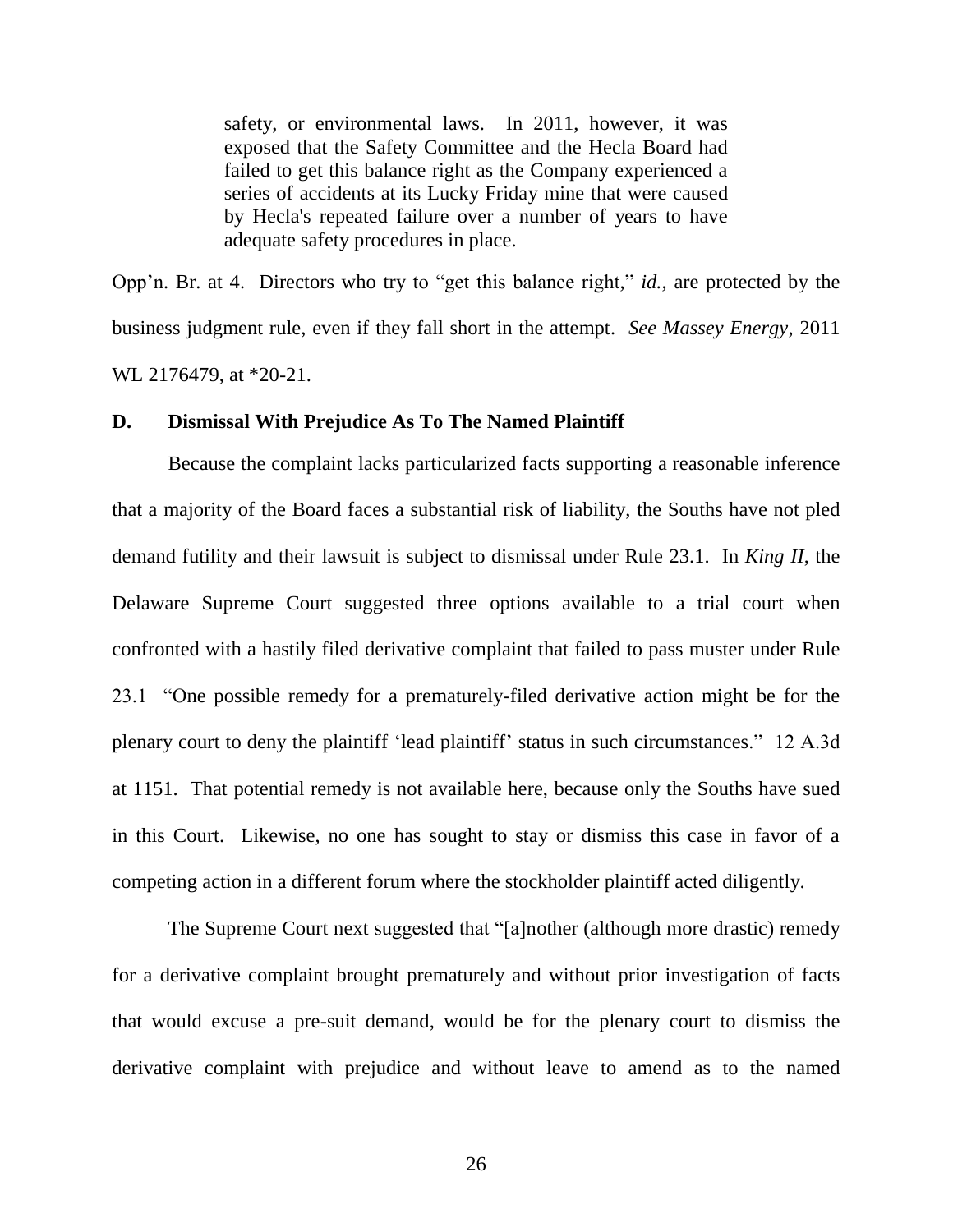plaintiff." *Id.* This is the consequence contemplated by Court of Chancery Rule 15(aaa), which provides that

> [i]n the event a party fails to timely file an amended complaint or motion to amend under this subsection (aaa) and the Court thereafter concludes that the complaint should be dismissed under Rule  $12(b)(6)$  or 23.1, such dismissal shall be with prejudice (and in the case of complaints brought pursuant to Rules 23 or 23.1 with prejudice to the named plaintiffs only) unless the Court, for good cause shown, shall find that dismissal with prejudice would not be just under all the circumstances.

In light of Rule 15(aaa), the Souths were on notice that dismissal with prejudice as to the named plaintiff would be the likely consequence if the Rule 23.1 motion were granted.

The King II Court suggested that "[a] third possible remedy would be for the plenary court to grant leave to amend one time, conditioned on the plaintiff paying the defendants' attorneys' fees incurred on the initial motion to dismiss." 12 A.3d at 1151-52. Rule 15(aaa) implements this alternative by contemplating that a plaintiff may obtain leave to amend "for good cause shown" if the Court finds that "dismissal with prejudice" would not be just under all the circumstances."

The Souths have not provided any reason why dismissal with prejudice would not be just under all the circumstances. Their brief in opposition to the motion to dismiss stated only that

> in the event the Court does not find that Plaintiffs have pleaded their demand futility allegations with sufficient particularity, the Plaintiffs respectfully request that the Court dismiss the Complaint without prejudice, so that the Plaintiffs may institute an action to inspect the books and records of the Company, pursuant to 8 Del. C. § 220, in order to bolster Plaintiffs' allegations of demand futility.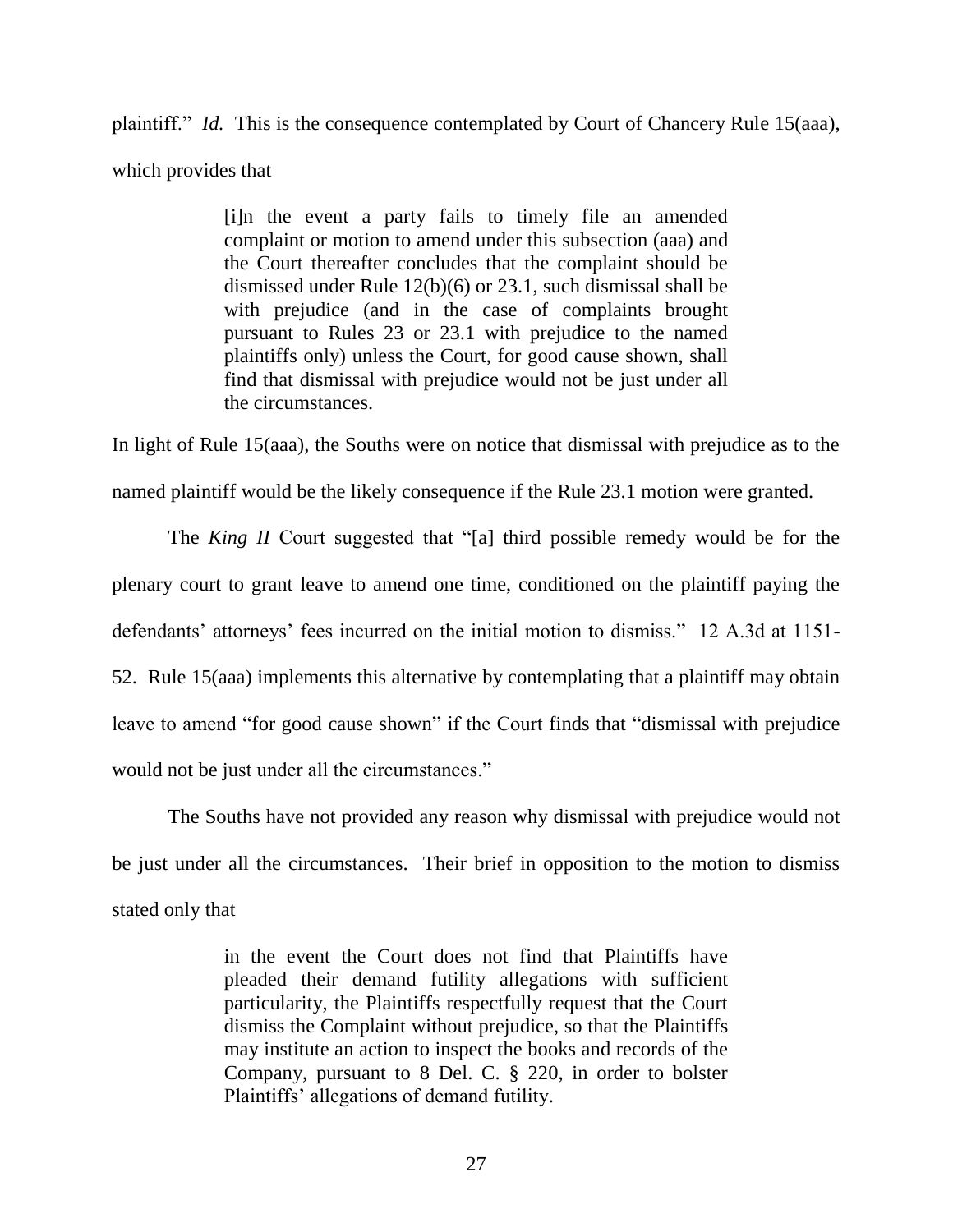Opp'n. Br. at 17. Wholly missing was any explanation as to why the Souths did not use Section 220 before filing suit, as the Delaware Supreme Court has recommended repeatedly.

If the passage of time and the operation of the contemporaneous ownership requirement made it unlikely that another plaintiff would be available, then a single opportunity to amend with fee shifting to the defendants for the initial motion to dismiss could be warranted. If a statute of limitations bar loomed, permitting a new representative plaintiff and different counsel to intervene might be appropriate. In this situation, however, dismissal of the complaint with prejudice as to the Souths is a fitting consequence that does not seem likely to work any prejudice on the corporation. There are at least two stockholders who served Section 220 demands on Hecla and who appear to be proceeding (at least to date) in accordance with the best interests of the corporation and the recommendations of the Delaware Supreme Court. Dismissing the current complaint with prejudice as to the Souths comports with the expectations set by Rule 15(aaa) and "freshen[s] the litigation environment so other plaintiffs whose lawyers ... conducted a pre-suit investigation might feel that they could now lead the case." King I, 994 A.2d at 355.

#### III. **ADEQUACY OF REPRESENTATION**

As noted, good faith disagreements exist over the extent to which a dismissal with prejudice as to the named plaintiff could have preclusive effect on the efforts of other stockholders to bring suit, including those stockholders who have attempted to use Section 220. After considering the Souths' pleading, it concerned me that if a different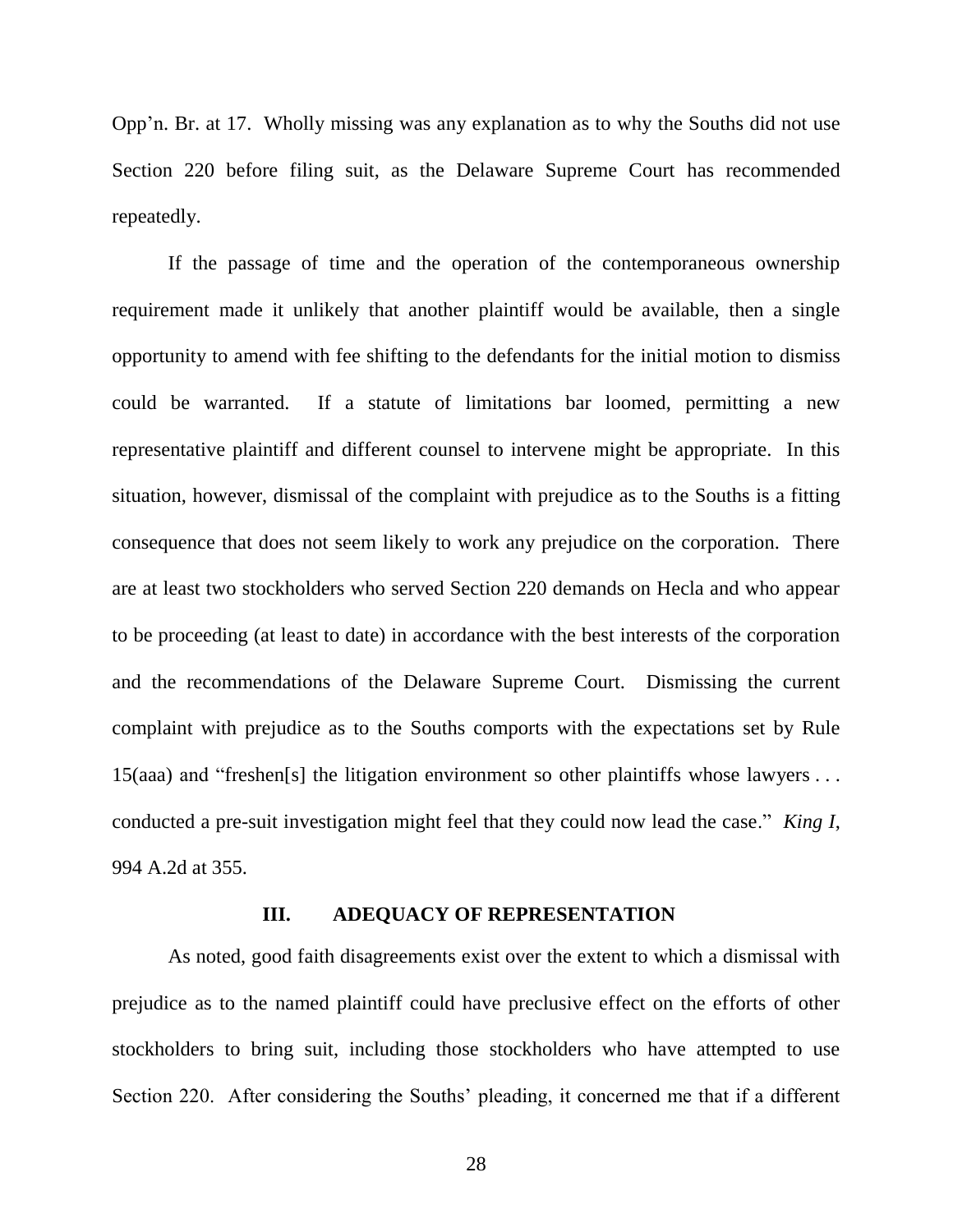stockholder carefully investigated the events at the Lucky Friday mine, uncovered a meritorious claim, and wished to pursue it, the potential combination of a broad preclusion rule together with all-too-predicable results of the Souths' litigation strategy could bar the diligent stockholder from suing. The Delaware Supreme Court's decision in King II reflects similar concern about bright-line rules that could prevent the fair and meaningful consideration of derivative claims. The King II decision rejected as "overbroad" a rule "that would automatically bar a stockholder-plaintiff from bringing a Section 220 action *solely* because that plaintiff previously filed a plenary derivative suit." 12 A.3d at 1151. As discussed above, the Supreme Court instead suggested three nonpreclusive remedies for the plenary court to consider. See id. at 1151-52. The first two remedies appear designed to give a different plaintiff the opportunity to pursue the derivative claims. See id. at 1151 (suggesting the plenary court either deny "lead plaintiff" status to the stockholder who failed to use Section 220, thereby allowing a different plaintiff to control the case, or "dismiss the derivative complaint with prejudice" and without leave to amend as to the named plaintiff," implying that a different plaintiff should be able to sue). The third appears designed to give the plaintiff who initially failed to use Section 220 one final chance. See id. at 1151-52 (suggesting that the plenary court "grant leave to amend one time, conditioned on the plaintiff paying the defendants' attorneys' fees"). Since *King II*, and consistent with the spirit of that decision, this Court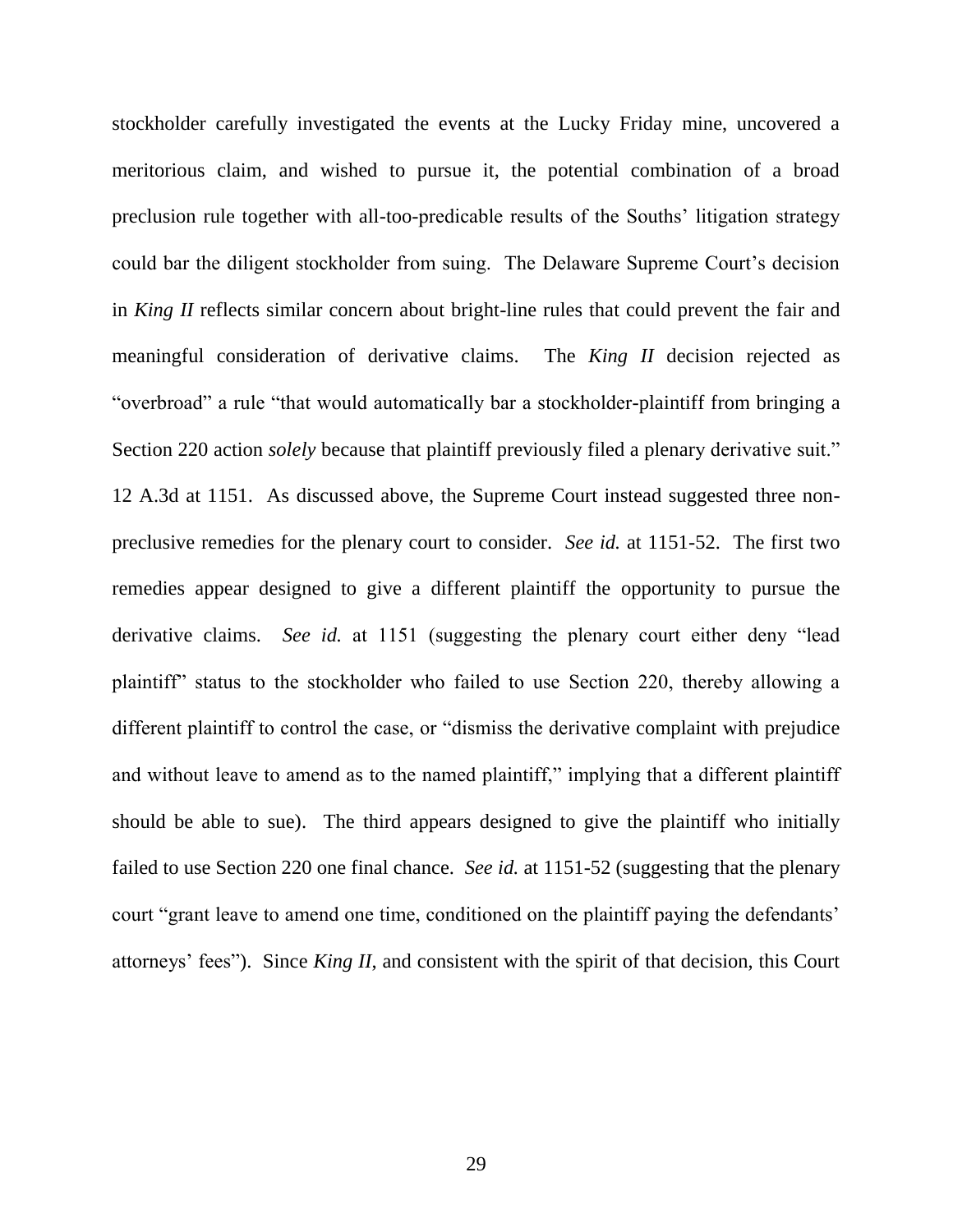has issued rulings in hastily filed derivative actions designed to avoid foreclosing the ability of other stockholders to investigate and pursue *bona fide* claims.<sup>7</sup>

In a representative action, a trial court has an independent and continuing duty to scrutinize the representative plaintiff to see if she is providing adequate representation and, if not, to take appropriate action. See In re Revlon, Inc. S'holders Litig., 990 A.2d 940, 955 (Del. Ch. 2010). Faced with the Souths' failure to use Section 220 and other indicia of a conflict-driven filing decision, I requested briefing and heard argument regarding the adequacy of the plaintiffs' representation.

#### $\mathbf{A}$ . The Standard For Evaluating Adequacy Of Representation

"[A] derivative plaintiff serves in a fiduciary capacity as representative of persons whose interests are in plaintiff's hands and the redress of whose injuries is dependent upon her diligence, wisdom and integrity." In re Fuqua Indus., Inc. S'holder Litig., 752 A.2d 126, 129 (Del. Ch. 1999). A plaintiff seeking to maintain derivative claims must show that she can meet her ongoing fiduciary obligations, including by satisfying the

<sup>&</sup>lt;sup>7</sup> See, e.g., In re Wal-Mart Stores Inc., Del. Deriv. Litig., C.A. No. 7455-CS (Del. Ch. July 24, 2012) (TRANSCRIPT) (declining to appoint lead counsel where competing plaintiffs had filed *Caremark* claims hastily based on public news articles); In re Berkshire Hathaway Inc. S'holders Litig., C.A. No. 6392-VCL (Del. Ch. Mar. 19, 2012) (TRANSCRIPT) (dismissing derivative complaint without prejudice to avoid uncertainty over preclusive effect and preserve opportunity to bring a meaningful demand futility case); La. Mun. Police Empls.' Ret. Sys. v. Page, C.A. No. 7041-CS (Del. Ch. Feb. 6, 2012) (TRANSCRIPT) (staying Delaware derivative action in favor of earlier filed California case; declining to dismiss Delaware case because of likelihood that stockholders who filed hastily in California provided inadequate representation and possibility that a stockholder who used Section 220 might develop meaningful factual allegations and pursue the claims).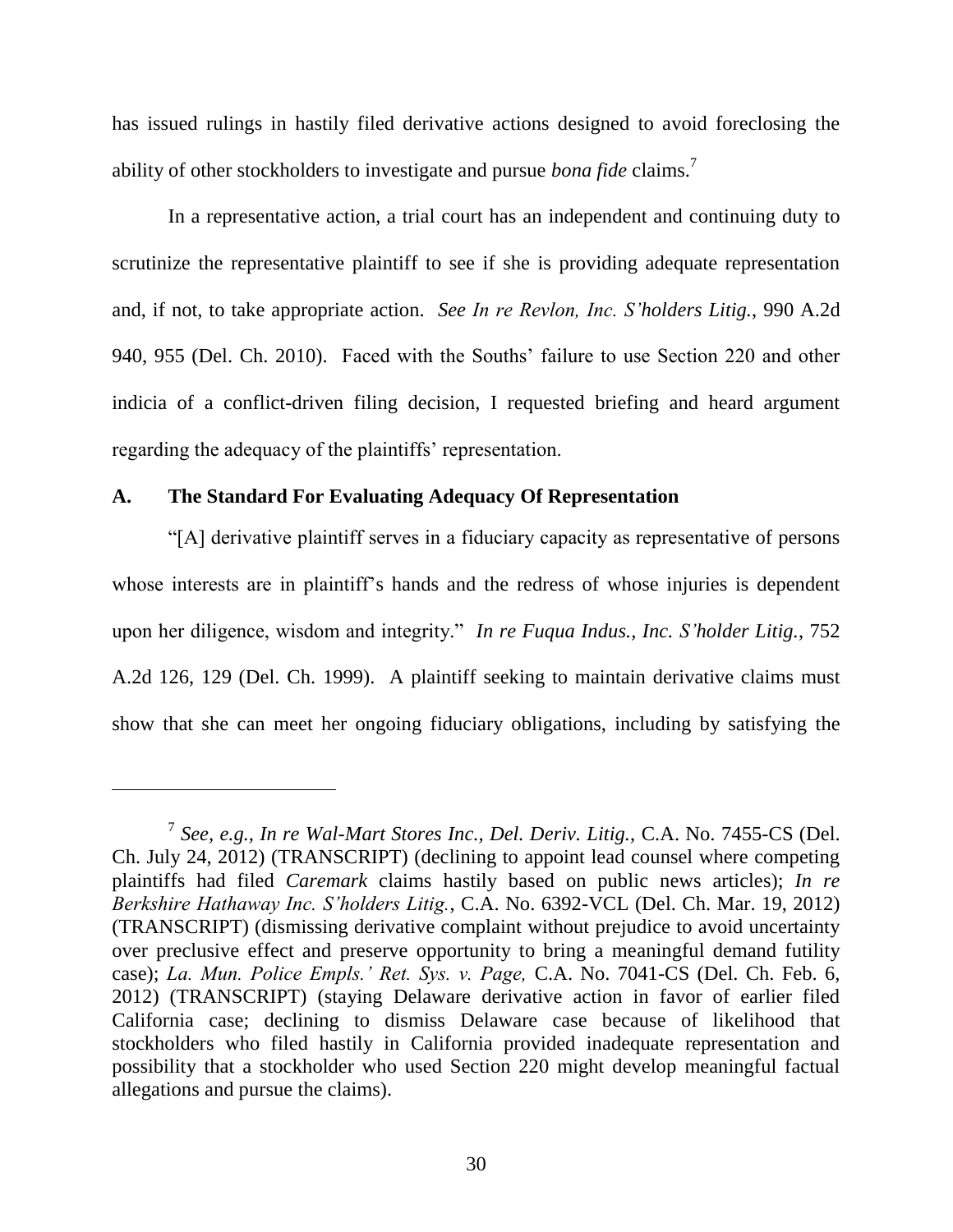adequacy requirements implicit in Court of Chancery Rule 23.1. Youngman v. Tahmoush, 457 A.2d 376, 379 (Del. Ch. 1983); Katz v. Plant Indus., Inc., 1981 WL 15148, \*1 (Del. Ch. Oct. 27, 1981). The requirement of adequate representation flows from the Due Process Clause of the United States Constitution and the protection it affords the non-parties on whose behalf the representative plaintiff purports to litigate. See Phillips Petroleum Co. v. Shutts, 472 U.S. 797, 811-12 (1985); Hansberry v. Lee, 311 U.S. 32, 42-43 (1940); MCA, Inc. v. Matsushita Elec. Indus. Co., 785 A.2d 625, 635-36 (Del. 2001); *Prezant v. De Angelis*, 636 A.2d 915, 923 (Del. 1994). A judgment only can bind those non-parties if the named plaintiff has provided adequate representation "at all times." Shutts, 472 U.S. at 812; see MCA, 785 A.2d at 635; Prezant, 636 A.2d at 923-24.

"[A]nalysis of adequacy requirements is generally the same under Rules 23 and 23.1 as cases decided under Rule  $23(a)(4)$ , *i.e.*, the adequacy requirement of Rule 23, may be used in analyzing the adequacy requirements of Rule 23.1." *Fuqua*, 752 A.2d at 129 n.2; see Youngman, 457 A.2d at 379. There is, however, one critical difference. In a class action, the plaintiff bears the burden of proving adequate representation. See Dieter v. Prime Computer, Inc., 681 A.2d 1068, 1071 (Del. Ch. 1996). Although the Delaware Supreme Court has not yet ruled on the issue, this Court's decisions hold that in a derivative action, "the defendant must show a substantial likelihood that the derivative action is not being maintained for the benefit of the shareholders." *Emerald P'rs v.* Berlin, 564 A.2d 670, 674 (Del. Ch. 1989); accord Bakerman v. Sidney Frank Importing Co., 2006 WL 3927242, at \*10 (Del. Ch. Oct. 10, 2006, revised Oct. 16, 2006); Canadian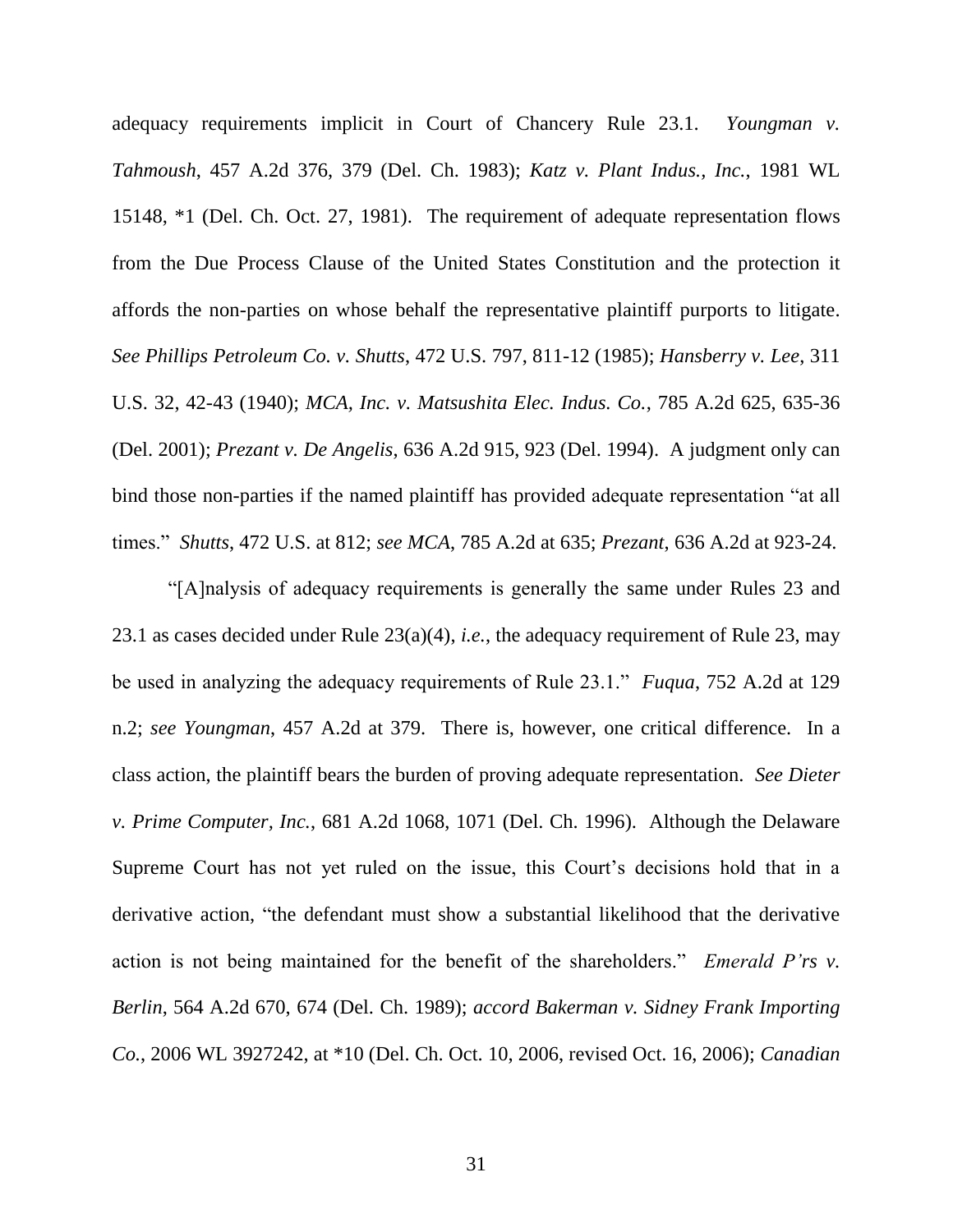Commercial Workers Indus. Pension Plan v. Alden, 2006 WL 456786, at \*8 (Del. Ch. Feb. 22, 2006).

"Just what measure of representation is adequate is a question of fact that depends on each peculiar set of circumstances." Revlon, 990 A.2d at 955 (quoting Guerine v. J & W Inv., Inc., 544 F.2d 863, 864 (5th Cir. 1977)). "[A] court [must] consider any extrinsic factors which might indicate that a representative might disregard the interests of" those she seeks to represent. *Emerald P'rs.*, 564 A.2d at 674.

Delaware decisions on the question of adequacy of a derivative plaintiff "are markedly fact-specific." Donald J. Wolfe, Jr. & Michael A. Pittenger, Corporate and Commercial Practice in the Delaware Court of Chancery § 9.02[b][1], at 9-31 to -32 (2012). Relevant factors include:

> (1) the existence of economic antagonisms between the plaintiff and those he would represent; (2) the nature of the remedy sought; (3) indications that the named plaintiff was not the driving force behind the litigation; (4) plaintiff's unfamiliarity with the litigation; (5) the existence of other litigation pending between plaintiff and defendants; (6) the relative magnitude of plaintiff's personal interests as compared with his interest in the derivative action itself; (7) plaintiff's vindictiveness toward the defendants; and (8) the degree of support plaintiff receives from the stockholders he purports to represent.

Id. § 9.02[b][1], at 9-23 (footnotes omitted). The list "is not exhaustive." Bakerman, 2006 WL 3927242, at \*11.

"[I]t is frequently a combination of factors which leads a court to conclude that the plaintiff does not fulfill the requirements of 23.1 . . . . " Katz, 1981 WL 15148, at \*2; see Alden, 2006 WL 456786, at \*8 ("A combination of these factors often forms the basis of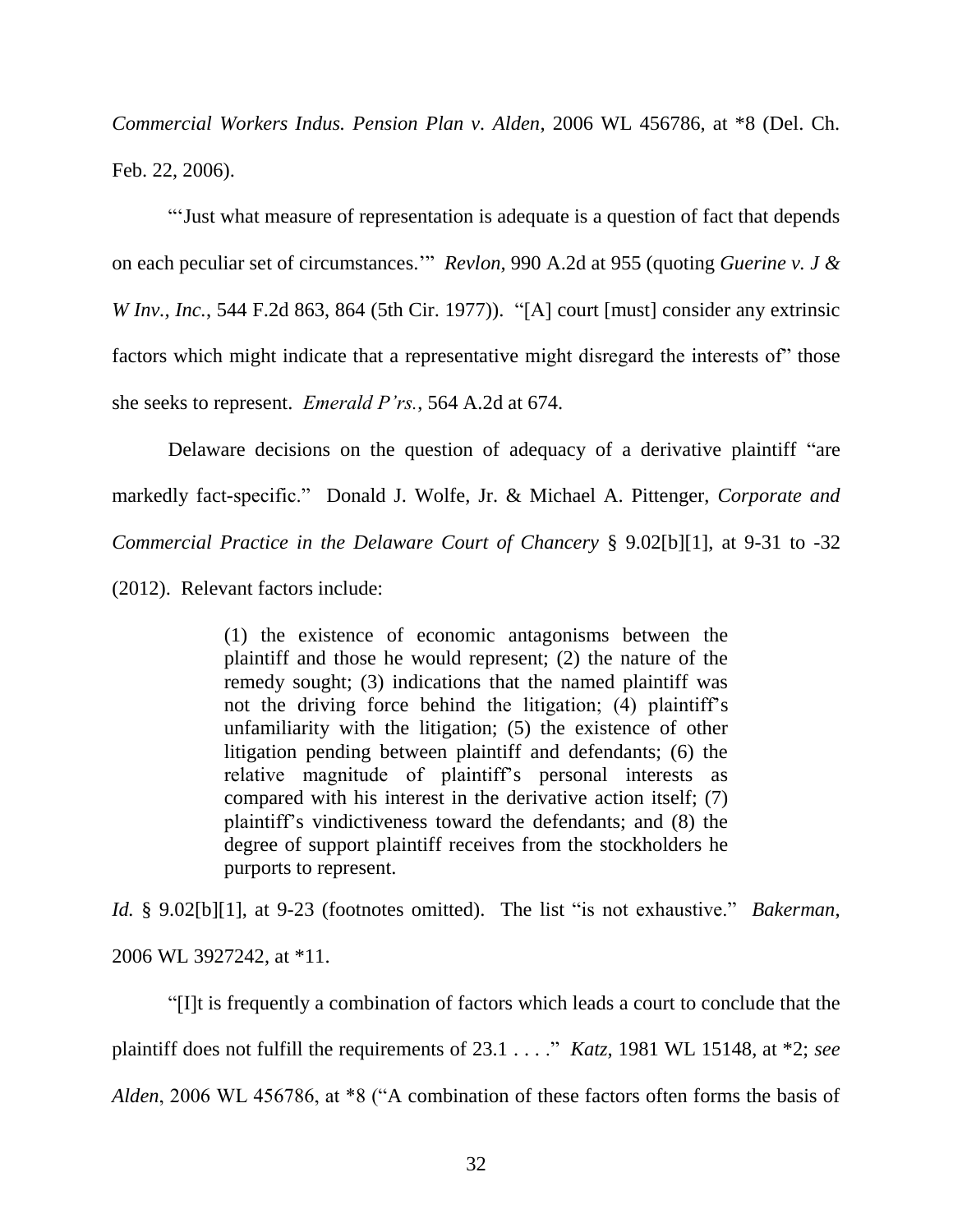a dismissal of a plaintiff as inadequate  $\dots$  "). Nevertheless, a strong showing as to one factor is sufficient if that factor "involve<sup>[5]</sup> some conflict of interest between the derivative plaintiff and the class." Fugua, 752 A.2d at 130; accord Bakerman, 2006 WL 3927242, at \*11; Alden, 2006 WL 456786, at \*8.

## **B. A Presumption Of Disloyalty**

Recent Court of Chancery decisions have suggested an evidentiary presumption that a plaintiff who files a *Caremark* claim hastily and without using Section 220 or otherwise conducting a meaningful investigation has acted dislovally to the corporation and served instead the interests of the law firm who filed suit. See Allergan, 46 A.3d at 335-36; Baca, 2010 WL 2219715, at \*5; King I, 994 A.2d at 364 n.34. Evidentiary presumptions have two signature attributes: they are mandatory and rebuttable. A presumption is mandatory in the sense that if certain basic facts are established, the presumption requires the decision-maker to infer the existence of the presumed fact. A presumption is rebuttable in the sense that if the party opposing the presumption introduces sufficient evidence contrary to the presumed fact, then the decision-maker is permitted to find contrary to the presumed fact. See Ronald J. Allen & Craig R. Callen, Teaching "Bloody Instructions": Civil Presumptions and the Lessons of Isomorphism, 21 Quinnipiac L. Rev. 933, 934 (2003) [hereinafter Civil Presumptions]. Under Delaware Rule of Evidence 301, "[i]n all civil actions and proceedings not otherwise provided for by statute or by these Rules, a presumption imposes on the party against whom it is directed the burden of proving that the nonexistence of the presumed fact is more probable than its existence." D.R.E. 301; see Alaska Elec. Pension Fund v. Brown,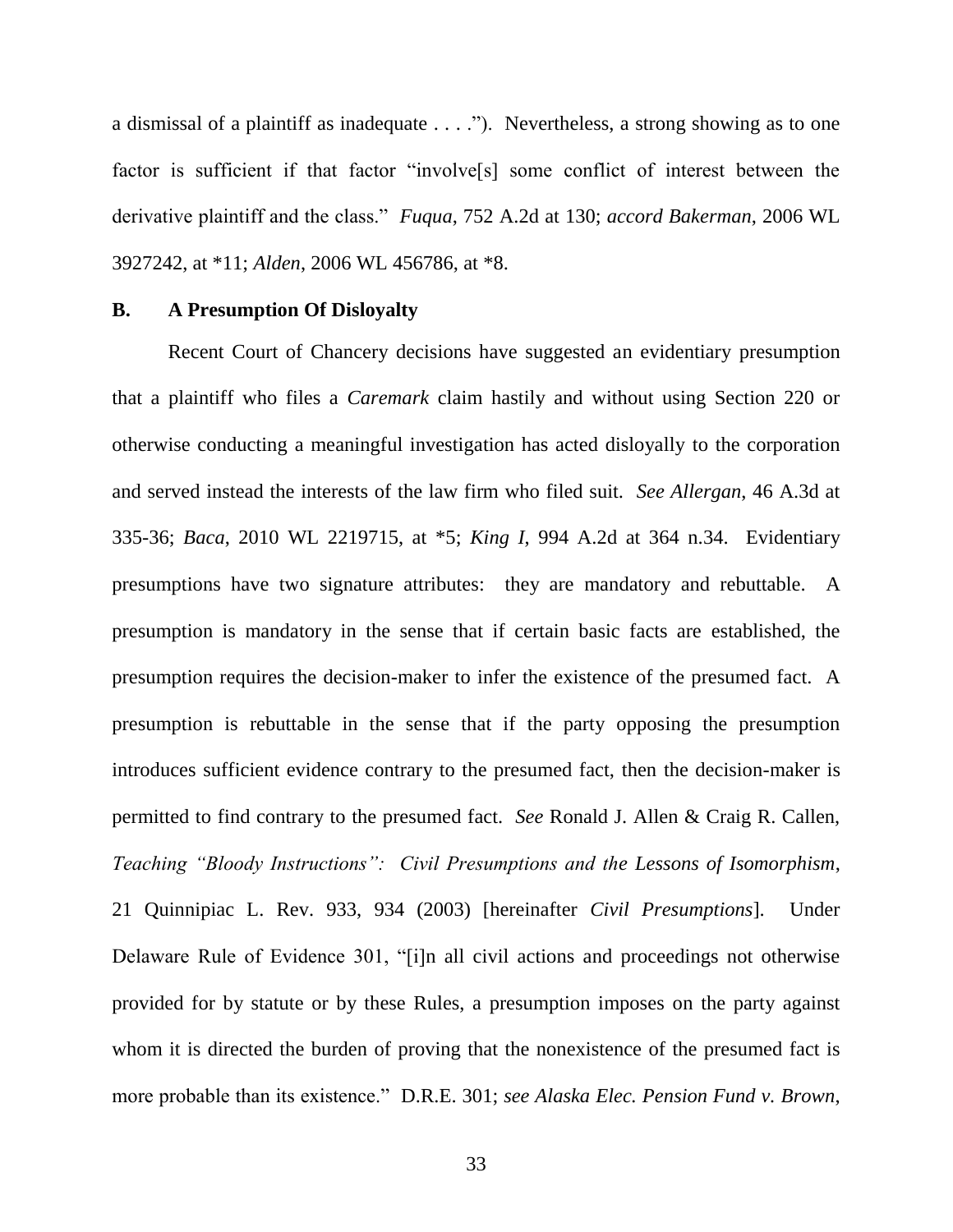988 A.2d 412, 418 n.19 (Del. 2010) ("Delaware law does not embrace the 'bursting bubble' rule adopted by the Federal Rules of Evidence.").

When a stockholder rushes to file a *Caremark* claim without first conducting an adequate investigation to determine whether or not there is a connection between the corporate trauma and director action or conscious inaction, the stockholder acts contrary to the interests of the corporation but consistent with the interests of the plaintiffs' firm that files the suit. This recurring scenario supports a presumption that the plaintiff has acted disloyally and is not an adequate fiduciary for the corporation. See Allergan, 46 A.3d at 335-36; *Baca*, 2010 WL 2219715, at \*5; *King I*, 994 A.2d at 364 n.34.

The resulting presumption recognizes that when a plaintiff asserts a *Caremark* claim, the plaintiff must plead a connection between the underlying corporate trauma and This requirement differentiates a *Caremark* claim from other types of the board. derivative actions in which a plaintiff challenges a specific and identifiable board decision. In such a case, a plaintiff may well be able to plead particularized allegations without using Section 220 that are sufficient to survive a Rule 23.1 motion to dismiss, for example by pleading that a majority of the directors were not independent and disinterested (as when directors vote on their own compensation) $\delta$  or that the decision

 $8$  See, e.g., Weiss v. Swanson, 948 A.2d 433, 448 (Del. Ch. 2008) (denying Rule 23.1 motion and permitting derivative claims to proceed despite plaintiffs' apparent failure to use Section 220 where complaint challenged directors' issuance of options to themselves); *Conrad v. Blank*, 940 A.2d 28, 38-41 (Del. Ch. 2007) (denying Rule 23.1 motion and permitting derivative claims to proceed despite plaintiffs' apparent failure to use Section 220 where a majority of the directors either received the challenged options themselves or made the decisions to grant the options).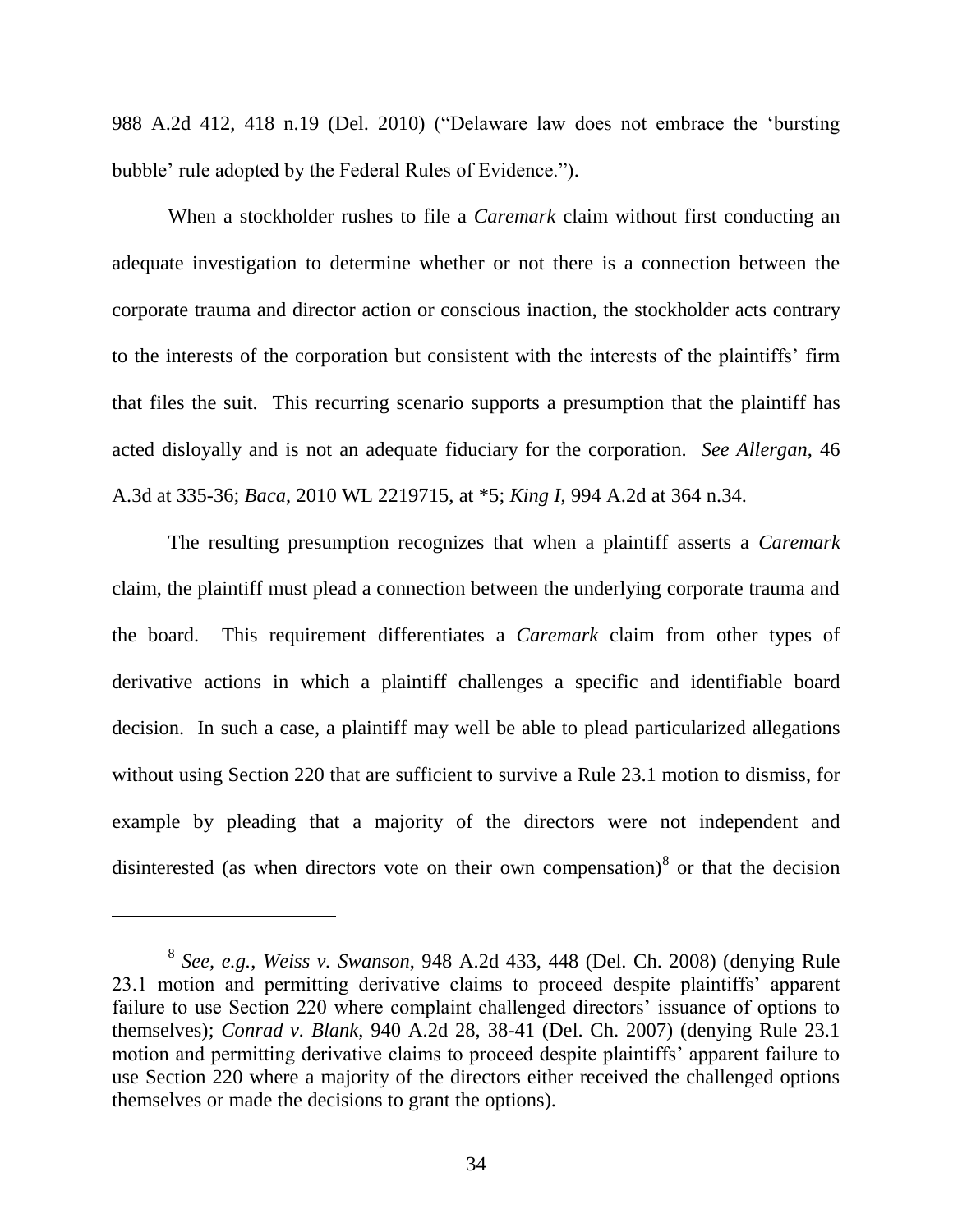was not entitled to the protections of the business judgment rule (as when a transaction meets the onerous standard for waste).<sup>9</sup> For a *Caremark* claim, however, the connection to the board is neither readily apparent nor reasonably inferable from the occurrence of the corporate trauma.

The resulting presumption also recognizes that there usually will not be any need to rush when filing a *Caremark* claim. The claim typically seeks to obtain damages from directors for underlying harms and related litigation. When a corporation first announces a trauma, the underlying harms often still will be developing. Related regulatory proceedings and regulatory actions rarely will be resolved. This Court routinely stays Caremark claims that seek to shift losses from the corporation to the defendant fiduciaries. $10$ 

<sup>&</sup>lt;sup>9</sup> See, e.g., Citigroup, 964 A.2d at 138 (denying Rule 23.1 motion and permitting derivative claims to proceed, despite plaintiffs' failure to use Section 220, but only with respect to claim for waste); La. Mun. Police Empls.' Ret. Sys. v. Fertitta, 2009 WL 2263406, at \*8 (Del. Ch. July 28, 2009) (denying Rule 23.1 motion and permitting derivative claims to proceed, despite plaintiffs' failure to use Section 220, where transactions met standard for waste).

<sup>&</sup>lt;sup>10</sup> See, e.g., Brenner v. Albrecht, 2012 WL 252286, at \*7 (Del. Ch. Jan. 27, 2012) (staying derivative indemnification proceeding pending outcome of securities class action); *Brudno v. Wise*, 2003 WL 1874750, at \*5 (Del. Ch. Apr. 1, 2003) (granting stay "[g] iven that the overwhelming thrust of the Delaware Action complaint is a demand for indemnification largely for harm to be incurred by [the corporation] in the Federal Securities Action, the sensible ordering of events is for the Federal Securities Action to proceed first"); see also Massey Energy, 2011 WL 2176479, at \*27 ("[T]he plaintiffs, as fiduciaries for other Massey stockholders, [should] be reluctant to prosecute the Derivative Claims they claim are so valuable until the direct claims against Massey are resolved... Thus, the Derivative Claims should follow, rather than precede, the resolution of the key direct suits and regulatory proceedings.").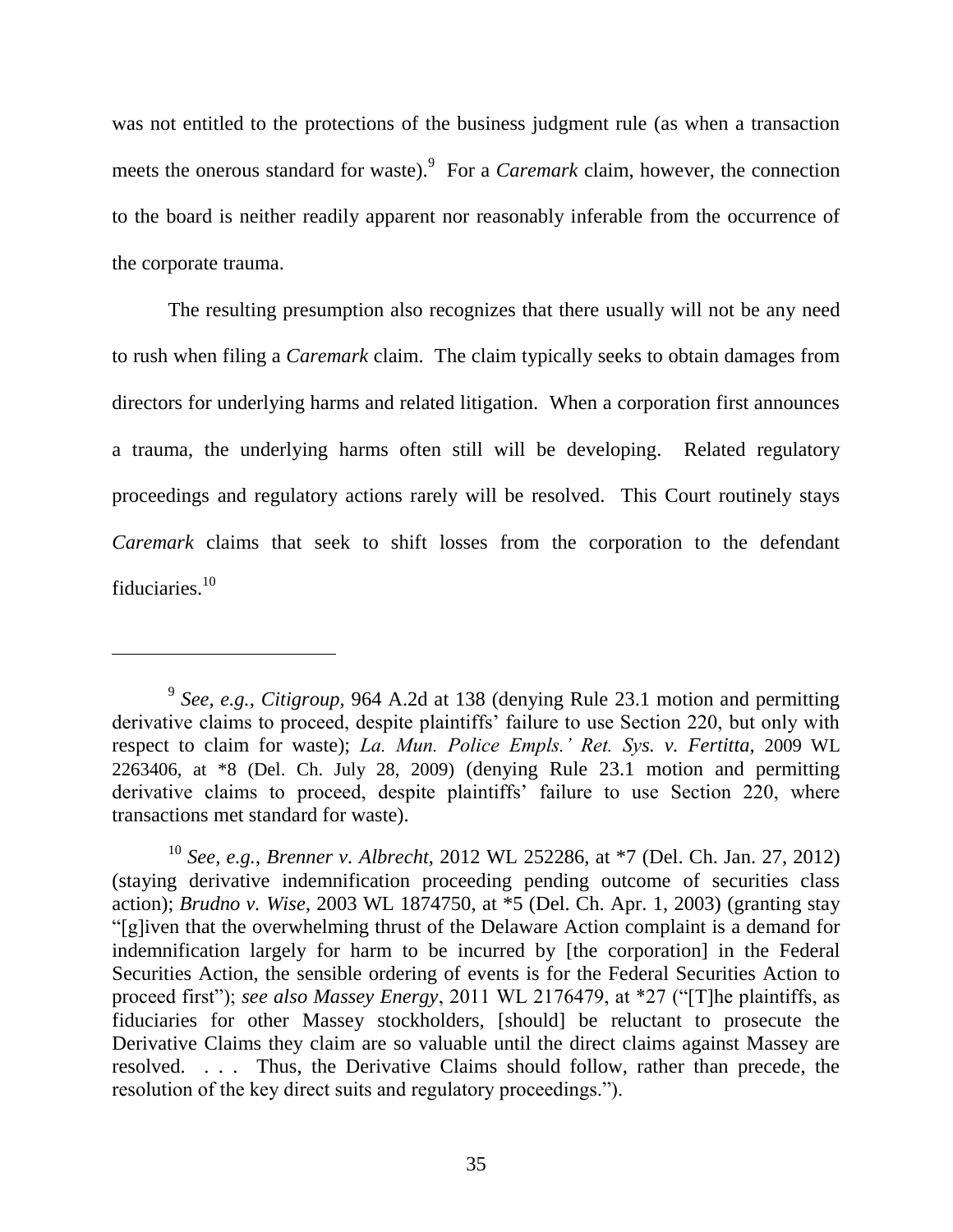A plaintiff who hurries to file a *Caremark* claim after the announcement of a corporate trauma behaves contrary to the interests of the corporation but consistent with the desires of the filing law firm to gain control of (or a role in) the litigation. The natural and logical inference from this recurring scenario is that the plaintiff is serving the interests of the law firm, rather than those of the corporation on whose behalf the plaintiff ostensibly seeks to litigate.

Under Delaware Rule of Evidence 301, the party opposing the presumption can (i) undermine it by producing evidence that calls into question the requisite facts giving rise to the presumption or (ii) rebut it by producing evidence directly contrary to the presumptive inference. See D.R.E. 301. A plaintiff could call into question the requisite facts giving rise to the inference of disloyalty by showing that the plaintiff did not file hastily and conducted a meaningful and thorough investigation. To be adequate, the investigation would have to address not only the merits of the corporation's claim, but also the connection between the trauma and the board, the critical issue on which a Rule 23.1 motion to dismiss the *Caremark* claim will turn. Alternatively, the plaintiff could rebut the inference itself by persuading the Court that filing the *Caremark* claim in that form and at that time, based on the investigation conducted, served the best interests of the corporation. The latter approach requires showing not only that the filing did not harm the corporation, but rather that acting speedily *benefited the corporation* and not just the plaintiffs' law firm. Because the presumption shifts to the plaintiff not only the burden of production but also the burden of persuasion, the representative plaintiff therefore must establish the adequacy of the filing decision.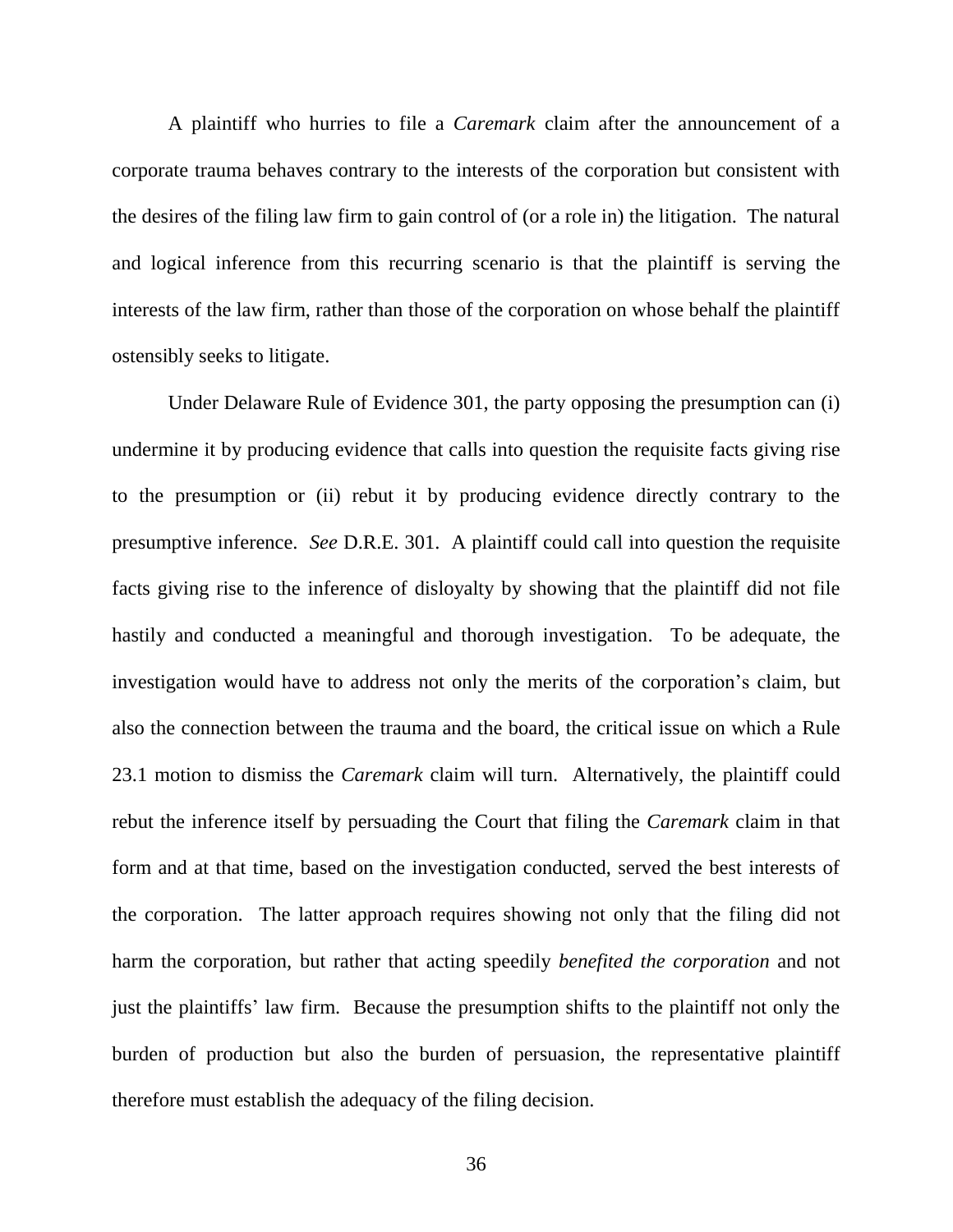## $\mathbf{C}$ . **Applying The Presumption**

The circumstances surrounding the filing of this case gave rise to a presumption of In response, the plaintiffs failed to produce any evidence, much less disloyalty. persuasive evidence, to rebut either the requisite facts giving rise to the presumption or the resulting inference. To the contrary, the plaintiffs' counsel confirmed that he filed when he did because of the pressures described in the *Allergan* decision and the fear that plaintiffs who moved more quickly in Idaho might gain control of the suit. Tr. 44.

#### $1<sub>1</sub>$ **The Requisites For The Presumption**

First, the plaintiffs filed hastily. Hecla issued the press release announcing lower estimated silver production for 2012 on January 11, 2012. MSHA issued its press release about the safety citations at the Lucky Friday mine on January 25. On February 1, the first of two securities class actions was filed. On March 1, the Souths filed this action, in which they sought to recover damages on behalf of the corporation for both the underlying corporate harms and any damages from the federal securities action. The Souths thus filed less than two months after the initial press release and exactly one month after the first federal securities action was filed.

Next, the plaintiffs asserted *Caremark* claims. The complaint seeks to recover damages that the Company suffered and will suffer as a result of (i) the Lucky Friday mine closure, (ii) the decline in Hecla's stock price, and (iii) the federal securities litigation. In other words, the plaintiffs hurried to file a tag-along indemnification action grounded primarily on still-developing harms from the Lucky Friday closure and the farfrom-resolved federal securities actions. The decline in Hecla's stock price is not even a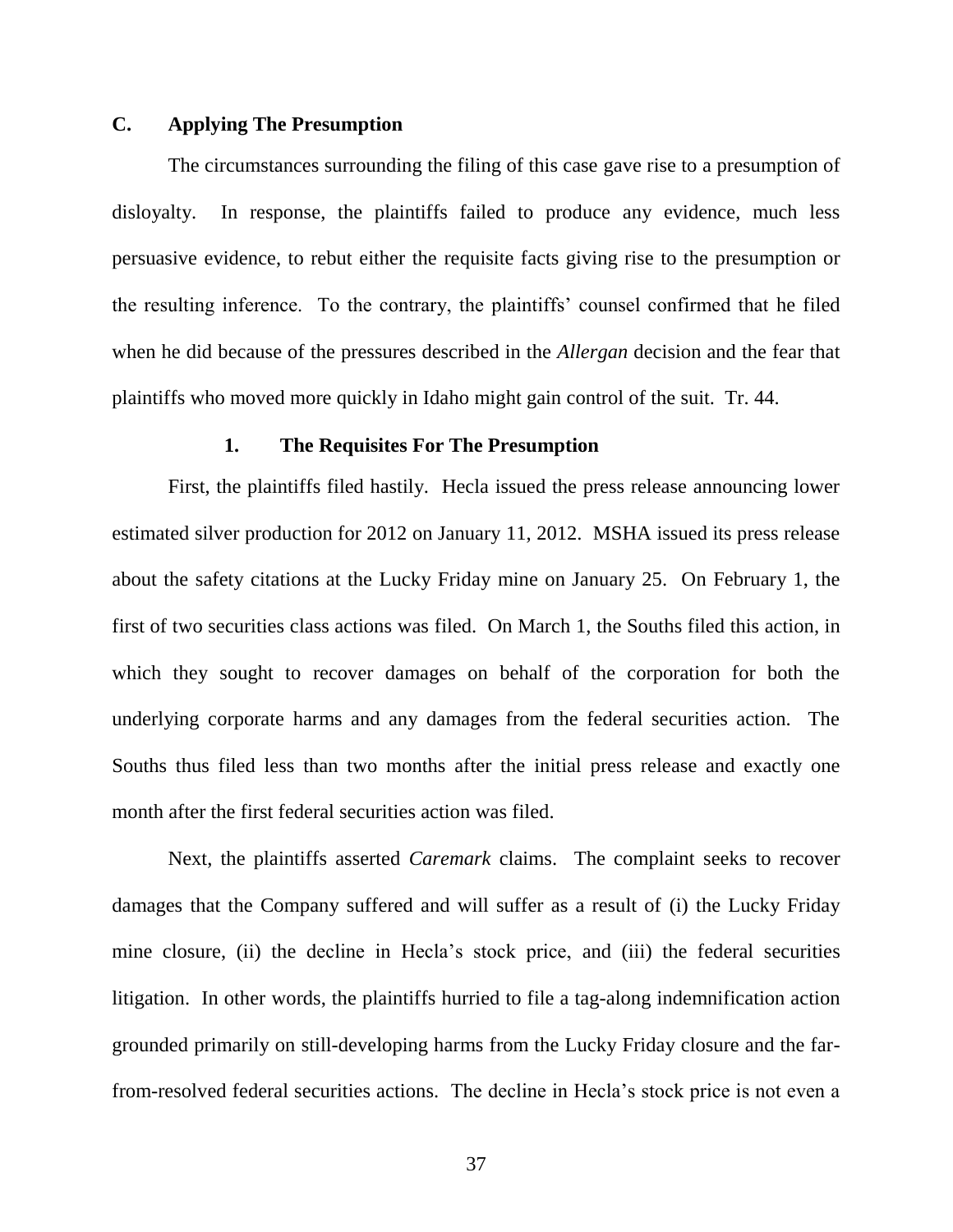derivative injury, and its inclusion evidences the lack of care with which the plaintiffs approached their lawsuit.

Critically, there was no reason to rush that would further the interests of the corporation. Pending the resolution of a motion to dismiss, the federal securities complaints were subject to the automatic stay imposed by the Private Securities Litigation Reform Act. See 15 U.S.C. § 78u-4(b)(3)(B). Those cases were not going forward, and at the time of argument, no briefing schedule had yet been established. Nor did the underlying harms—the accidents at the Lucky Friday mine—call for haste. During 2011, as those unfortunate incidents were occurring, no stockholder plaintiff filed suit. It was only the public announcement of the lowered projection for silver production and the filing of the federal securities complaints that spurred the Souths and other derivative plaintiffs into action.

Finally, and just as importantly, a deliberate and thorough pre-suit investigation, rather than haste, was required to further the interests of the corporation. *Caremark* claims are difficult to plead and harder to prove. Equally important, because the claims are premised on corporate liability, pursuing a *Caremark* claim during the pendency of the underlying litigation or governmental investigation may well compromise the corporation's position on the merits, thereby causing or exacerbating precisely the harm that the *Caremark* plaintiff ostensibly seeks to remedy. A well-motivated derivative plaintiff, genuinely concerned about the corporation's best interests, will consider these factors and act carefully, not precipitously.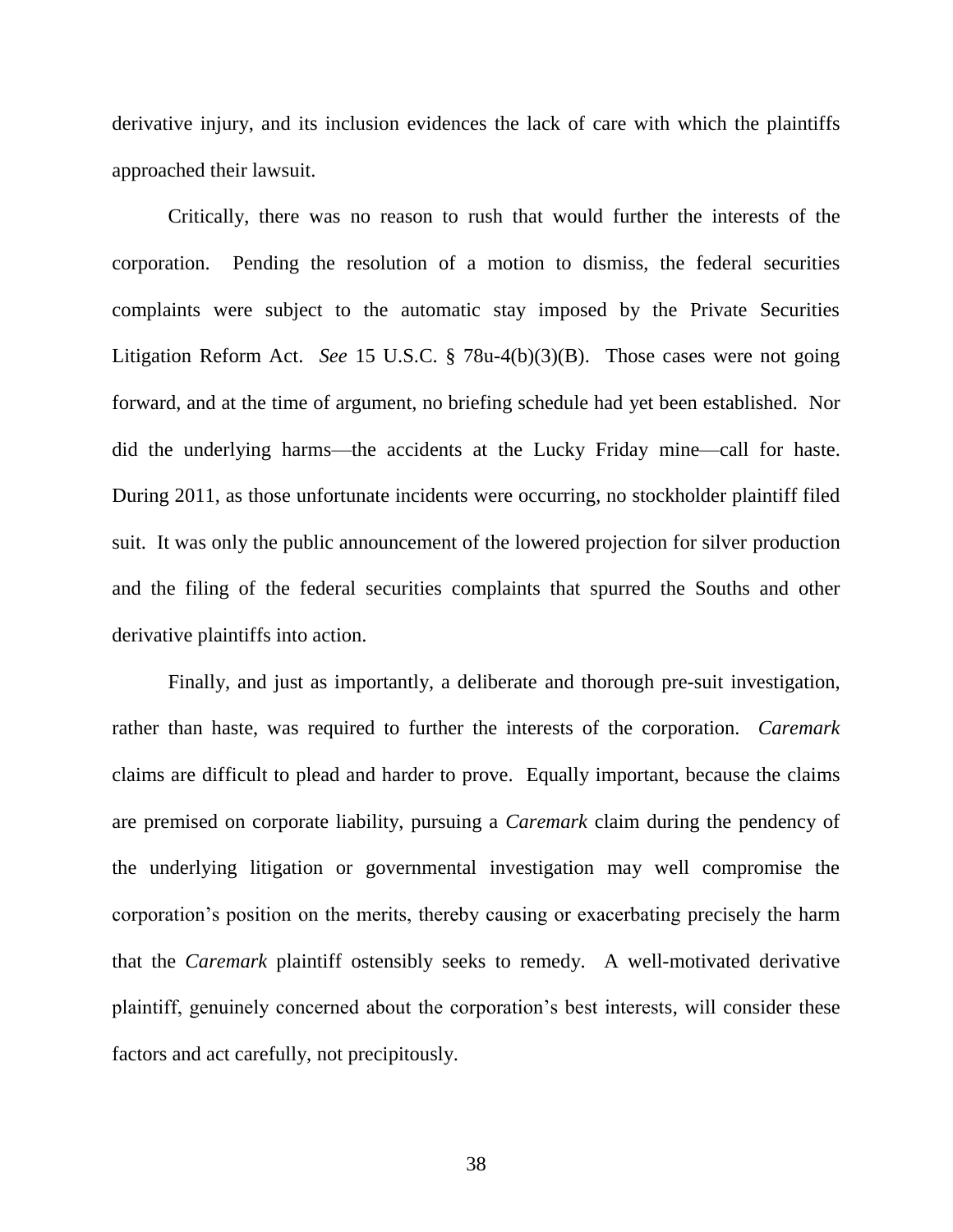Here, plaintiffs' counsel admittedly did not make use of Section 220. Nor did the complaint suggest "a period of deep reflection on the publicly available documents and the law." King I, 994 A.2d at 364 n.34. The complaint's allegations appeared drawn entirely from public filings and press releases. The complaint lacked any factual allegations regarding internal board deliberations, director decision-making, or knowledge or involvement of the Hecla directors in the accidents at the Lucky Friday mine or the MSHA-mandated closure of the Silver Shaft to address accumulated debris. The link between these events and the directors is not self-evident, and the complaint in this case did not suggest a meaningful investigation by the plaintiffs or their counsel into whether there was a connection between the incidents and action or conscious inaction by the Board

## $2.$ **Plaintiffs' Efforts To Undermine Or Rebut The Presumption**

The plaintiffs failed to respond to the presumption by introducing persuasive evidence that either (i) undercuts the presumption's requisites or (ii) counters the inference of disloyalty. In their briefs and at oral argument, the plaintiffs did not meaningfully dispute that they filed hastily and asserted a *Caremark* claim in an effort to shift to Hecla's directors the still-developing losses from the incidents at the Lucky Friday mine. They rather attempted to salvage their position by arguing that they conducted a sufficiently meaningful investigation. Plaintiffs' counsel admitted that he spent at most "several hours" on the complaint and only consulted publicly available documents, but he asserted his clients wanted him to sue, wanted his firm to represent them, and wanted to litigate in Delaware. Tr. 41, 47. So he filed. *Id.*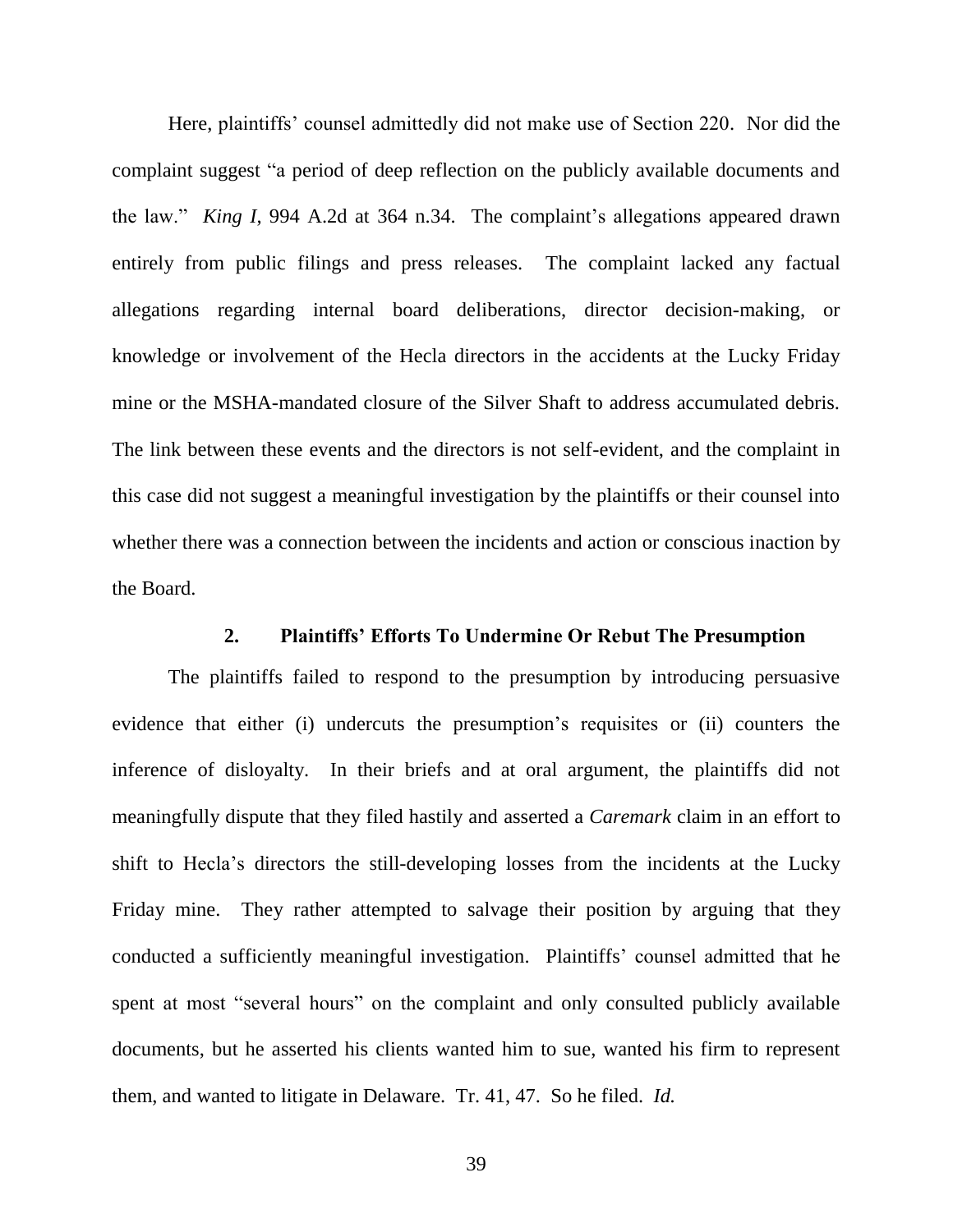The obvious problem with this response is the lack of any entity-beneficial reason for filing. When pressed, plaintiffs' counsel recognized that he just as easily could have served as counsel, advanced all of the allegations in the complaint, and sued in Delaware after using Section 220. Tr. 46-48. Critically, had the Souths used Section 220 before filing, then they could have evaluated meaningfully whether it made sense to attempt to displace the Board's statutory authority to address the fallout from the Lucky Friday mining incidents. If the books and records showed that the Board was not disabled, then the Souths and their counsel, considering the matter as self-appointed fiduciaries for the corporation, could have declined to sue. If the books and records suggested culpability on the part of the directors, then the Souths and their counsel would have been positioned optimally to file a complaint capable of surviving motion practice and yielding benefits for the corporation. From the entity's standpoint, conducting additional investigation and using Section 220 offered potential upside without downside. As self-appointed fiduciaries for the corporation, the Souths should have acted in the corporation's best interests.

Ultimately, plaintiffs' counsel candidly (and commendably) conceded that he filed quickly because of the pressures described in the *Allergan* decision. Tr. 44. Rather than acting in the best interests of the corporation, the Souths filed hastily because doing so served the interests of their attorneys. In my view, these circumstances support an inference of disloyalty and a finding of inadequacy. Consequently, the dismissal of the Souths' complaint should not have preclusive effect on the litigation efforts of more diligent stockholders, thereby fulfilling the Delaware Supreme Court's expectation that